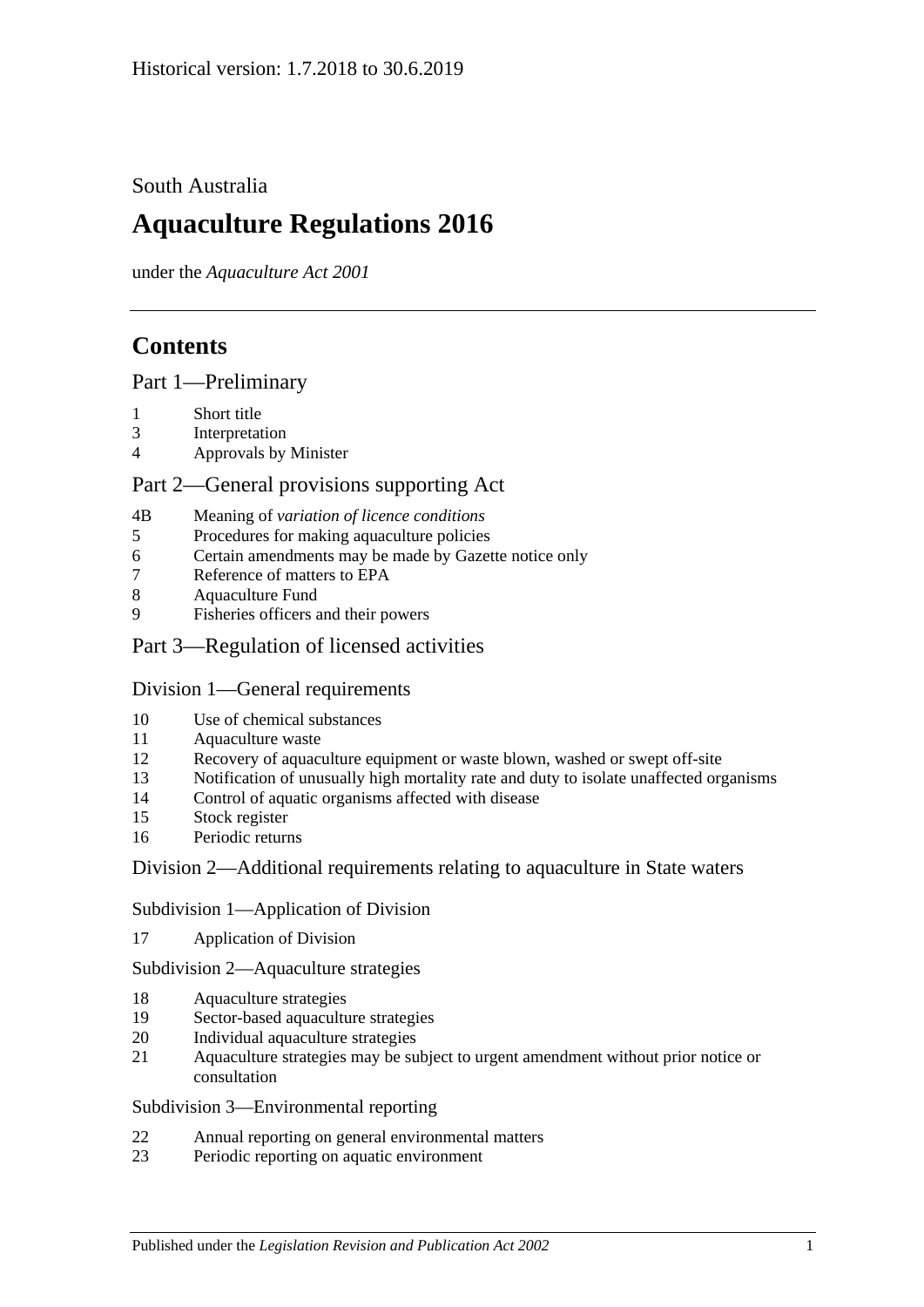#### Subdivision [4—Miscellaneous](#page-13-1)

- [Marking-off lease areas](#page-13-2)
- [Farming structures](#page-14-0)
- [Notification of escape of stock or damage that may lead to escape of stock](#page-14-1)
- [Notification of entanglement or confinement of protected animals](#page-15-0)

#### Division [3—Additional requirements relating to aquaculture not in State waters](#page-16-0)

- [Application of Division](#page-16-1)
- [Annual reporting on general environmental matters](#page-16-2)
- [Periodic reporting on aquatic environment](#page-17-0)

#### Division [4—Exemptions from environmental reporting requirements](#page-17-1)

[Exemptions from environmental reporting requirements](#page-17-2)

#### Part [4—Division and amalgamation of lease areas and licence areas](#page-18-0)

- [Division of production lease area](#page-18-1)
- [Amalgamation of production lease areas](#page-19-0)
- [Division of licence area](#page-20-0)
- [Amalgamation of licence areas](#page-21-0)
- [Minister may require further information](#page-21-1)

#### Part [5—Miscellaneous](#page-22-0)

- [Classification of licences as category A, B, C or D and classification of variations of](#page-22-1)  [licence conditions as simple, standard or complex](#page-22-1)
- [Fee payable on grant of aquaculture licence](#page-23-0)
- [Annual fees for licences](#page-23-1)
- [Further fees](#page-23-2)
- [Waiver or refund of fees](#page-23-3)
- [Recovery of fees etc](#page-23-4)
- [Defects in applications](#page-23-5)
- [Exemption from requirement for licence under section 17 of Act](#page-24-0)
- [Exemption from requirement for ATAB to assess certain applications under section](#page-24-1) 36 of [Act](#page-24-1)

### [Schedule](#page-24-2) 1—Fees

### Schedule [2—Revocation and transitional provisions](#page-27-0)

### Part 1—Revocation of *Aquaculture Regulations 2005*

Revocation of *[Aquaculture Regulations](#page-27-1) 2005*

### Part 2—Transitional provisions

- [Interpretation](#page-27-2)
- [Use of chemical substances](#page-27-3)
- [Aquaculture strategies](#page-27-4)
- [Farming structures](#page-28-0)
- [Amalgamation of production lease areas](#page-28-1)
- [Classifications of licences and variations of licences to continue](#page-28-2)
- [Preserved provisions to continue for licences pending classification](#page-28-3)

### [Legislative history](#page-29-0)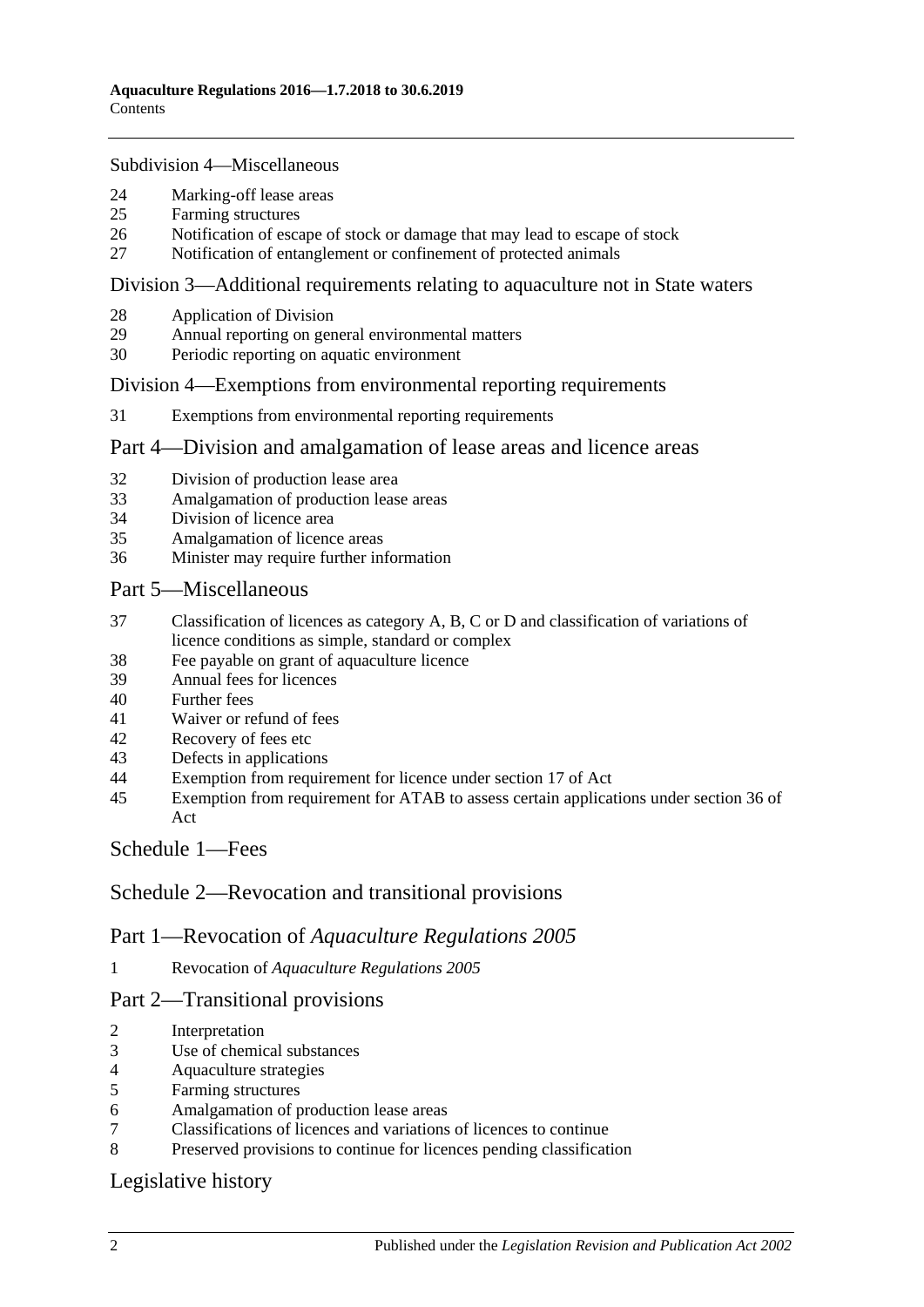## <span id="page-2-0"></span>**Part 1—Preliminary**

## <span id="page-2-1"></span>**1—Short title**

These regulations may be cited as the *Aquaculture Regulations 2016*.

## <span id="page-2-2"></span>**3—Interpretation**

(1) In these regulations, unless the contrary intention appears—

*abalone* means abalone (*Haliotis* spp.) of all species;

*accredited laboratory* means a laboratory accredited by the National Association of Testing Authorities and capable of detecting oxidised nitrogen, ammonia and soluble phosphorous at concentrations of 0.1 mg/L or less and total suspended solids at 5 mg/L or less;

*Act* means the *[Aquaculture Act](http://www.legislation.sa.gov.au/index.aspx?action=legref&type=act&legtitle=Aquaculture%20Act%202001) 2001*;

*aquaculture strategy* means a sector-based aquaculture strategy or an individual aquaculture strategy;

*aquaculture waste* means waste generated in the course of carrying on aquaculture, but does not include waste created by living aquatic organisms;

*category A licence*, *category B licence*, *category C licence* or *category D licence*—see [regulation](#page-22-1) 37;

*disease* includes any bacterium, virus, parasite, insect or other organism or agent capable of causing disease in animals or humans;

*finfish* means all members of the classes *Actinopterygii*, *Elasmobranchii* and *Myxini*;

*GDA94* means the *Geocentric Datum of Australia 1994*;

*individual aquaculture strategy*—see [regulation](#page-11-1) 20;

*large marine vertebrates* means sharks, seals, sea lions, dolphins and whales;

*lease area* means the area of a lease described on the public register under section 80 of the Act;

*licence area* means the area of a licence described on the public register under section 80 of the Act;

*licensee* means the holder of an aquaculture licence;

*Minister's website* means a website determined by the Minister;

*prescribed wild caught tuna* means members of the genera *Allothunnus*, *Auxis*, *Euthunnus*, *Katsuwonus*, and *Thunnus* that have been taken from the wild;

*reporting day*, in relation to a licence, means—

- (a) in the case of a licence that authorises the farming of aquatic organisms that require regular feeding—31 January; or
- (b) in any other case—
	- (i) the day approved as the reporting day by the Minister by condition of the licence or by notice in writing to the licensee; or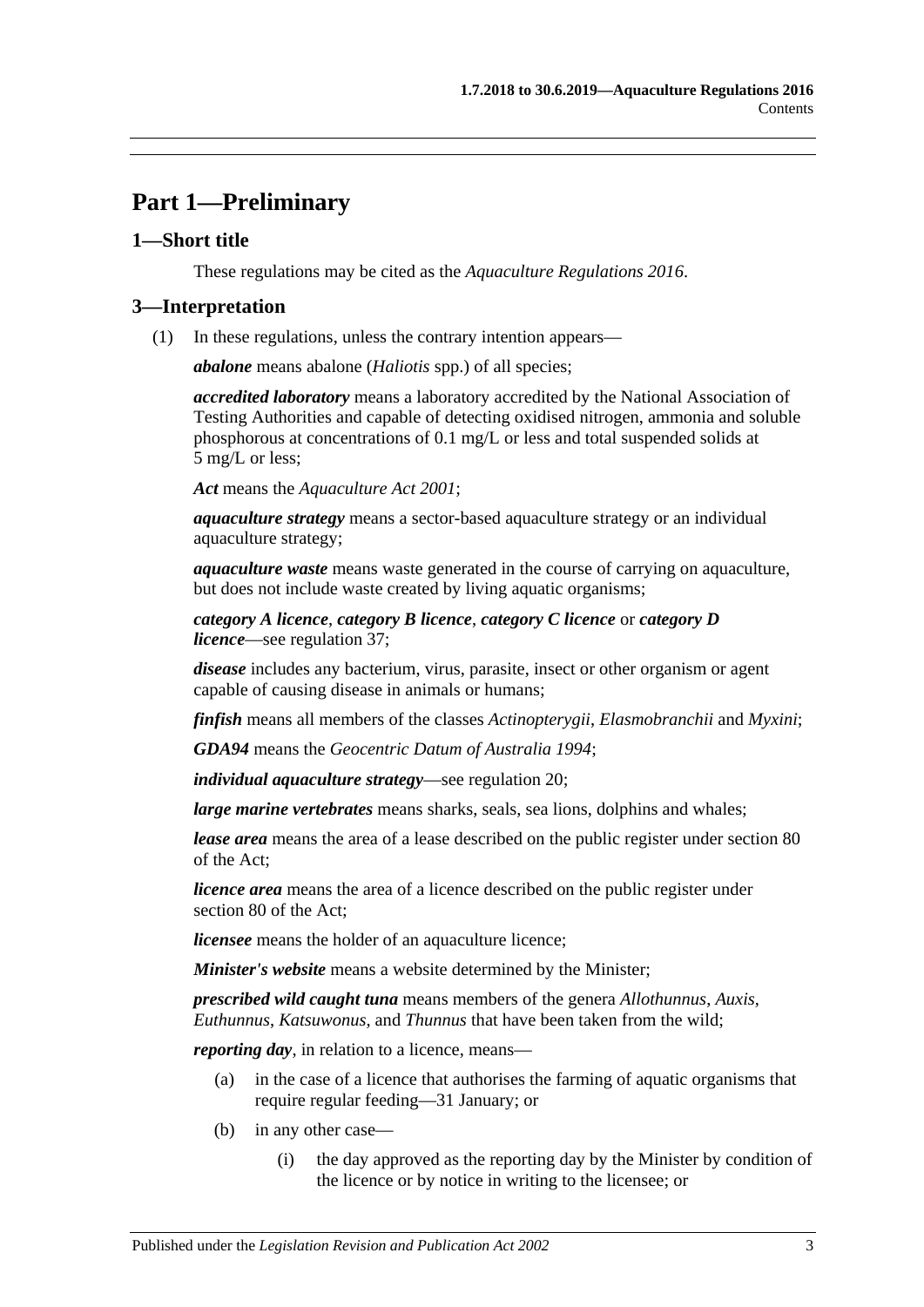(ii) if no such day has been approved—31 August;

*reporting year*, in relation to a licence, means—

- (a) if the licence authorises the farming of aquatic organisms that require regular feeding—a period of 12 months commencing on 1 December; or
- (b) in any other case—a period of 12 months commencing on 1 July;

*sea cage* means a floating farming structure used for aquaculture comprised of or incorporating a net;

*sector-based aquaculture strategy*—see [regulation](#page-11-0) 19;

*WGS84* means the *World Geodetic System 1984*;

*zone* means an aquaculture zone or an aquaculture exclusion zone.

- <span id="page-3-4"></span><span id="page-3-3"></span>(2) The mortality rate of aquatic organisms farmed under a licence will be taken to be *unusually high* if—
	- (a) in the case of a class of aquatic organisms for which the Minister has, by notice in the Gazette, specified a mortality percentage (when measured in a specified manner) for the purposes of this subregulation—at least that percentage of such aquatic organisms farmed under the licence has died as specified; or
	- (b) in any other case—it is at least 20% higher over a period of 24 hours than the usual average mortality rate for those organisms (being the mortality rate measured daily over the preceding 3 months).
- (3) The Minister may, by subsequent notice in the Gazette, vary or revoke a notice published in the Gazette under [subregulation](#page-3-3) (2)(a).

### <span id="page-3-0"></span>**4—Approvals by Minister**

- (1) An approval given by the Minister under these regulations to a licensee may be subject to conditions.
- (2) A licensee must comply with the conditions of an approval given to the licensee by the Minister under these regulations.

Maximum penalty: \$10 000.

Expiation fee: \$1 000.

## <span id="page-3-1"></span>**Part 2—General provisions supporting Act**

#### <span id="page-3-2"></span>**4B—Meaning of** *variation of licence conditions*

For the purposes of the definition of *variation of licence conditions* in section 3 of the Act, the following matters are excluded from the ambit of the definition:

- (a) the division of a licence area into separate licence areas in accordance with [regulation](#page-20-0) 34;
- (b) the amalgamation of licence areas into a single licence area in accordance with [regulation](#page-21-0) 35.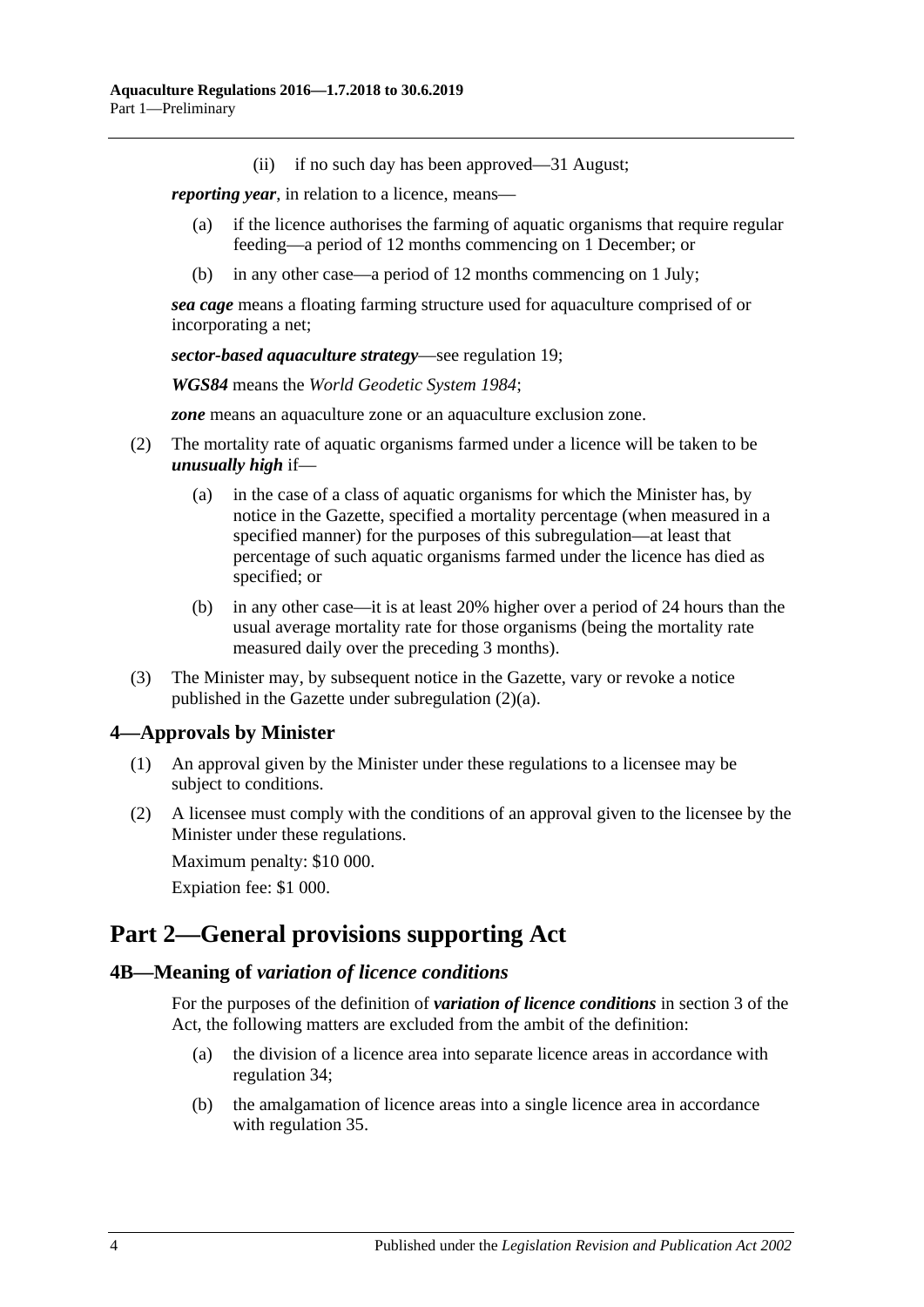#### <span id="page-4-0"></span>**5—Procedures for making aquaculture policies**

For the purposes of section  $12(4)(a)$  of the Act, the following bodies are prescribed:

- (a) Conservation Council of South Australia Incorporated;
- (b) Local Government Association of South Australia;
- (c) RecFishSA;
- (d) South Australian Aquaculture Council;
- (e) South Australian Native Title Services Ltd;
- (f) Wildcatch Fisheries SA Incorporated;
- (g) if the aquaculture policy is expressed to apply only in relation to 1 or more zones or areas—
	- (i) any registered representatives of native title holders or claimants to native title in land comprising or forming part of a zone or area to which the policy applies; and
	- (ii) any person holding an aquaculture licence or aquaculture lease over an area comprising or forming part of a zone or area to which the policy applies; and
	- (iii) any regional NRM Board (within the meaning of the *[Natural](http://www.legislation.sa.gov.au/index.aspx?action=legref&type=act&legtitle=Natural%20Resources%20Management%20Act%202004)  [Resources Management Act](http://www.legislation.sa.gov.au/index.aspx?action=legref&type=act&legtitle=Natural%20Resources%20Management%20Act%202004) 2004*) responsible for a region comprising or forming part of a zone or area to which the policy applies; and
	- (iv) a person or body that, in the opinion of the Minister, promotes economic development in a region comprising or forming part of a zone or area to which the policy applies;
- (h) if the aquaculture policy is not expressed to apply only in relation to 1 or more zones or areas—all regional NRM Boards (within the meaning of the *[Natural Resources Management Act](http://www.legislation.sa.gov.au/index.aspx?action=legref&type=act&legtitle=Natural%20Resources%20Management%20Act%202004) 2004*).

#### <span id="page-4-1"></span>**6—Certain amendments may be made by Gazette notice only**

For the purposes of section  $14(1)(c)$  of the Act, the Minister may, if of the opinion that there is ambiguity as to the boundary of an aquaculture zone or aquaculture exclusion zone, remove the ambiguity by amending the policy by notice in the Gazette under that section.

#### <span id="page-4-2"></span>**7—Reference of matters to EPA**

For the purposes of section 59(3) of the Act, the prescribed period is 6 weeks.

#### <span id="page-4-3"></span>**8—Aquaculture Fund**

For the purposes of section 79(3) of the Act—

- (a) the prescribed percentage of fees (other than expiation fees) paid under the Act is 100%; and
- (b) the prescribed percentage of penalties recovered in respect of offences against the Act is 100%.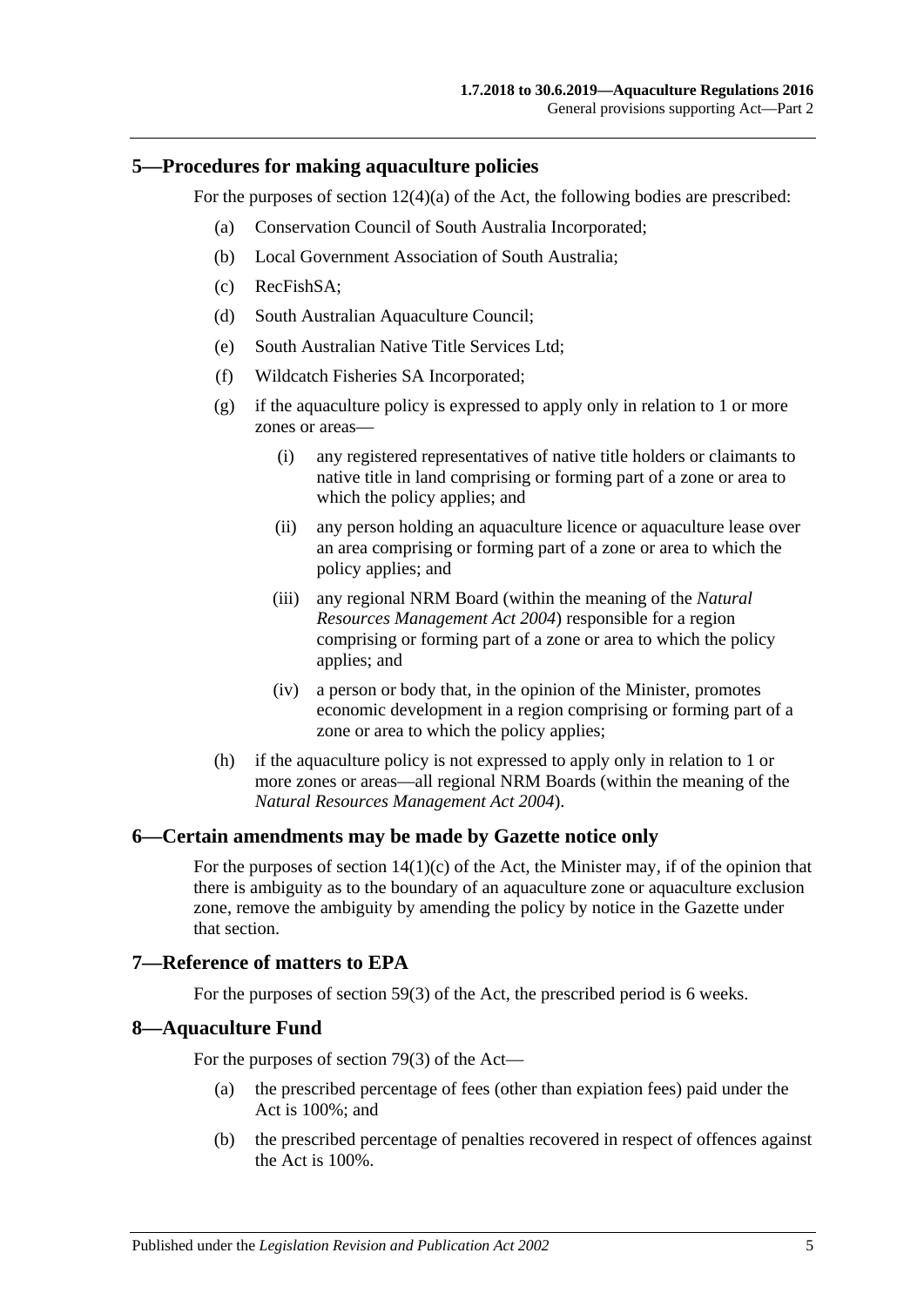#### <span id="page-5-0"></span>**9—Fisheries officers and their powers**

For the purposes of section 82(2) of the Act, section 81(3)(a) of the *[Fisheries](http://www.legislation.sa.gov.au/index.aspx?action=legref&type=act&legtitle=Fisheries%20Management%20Act%202007)  [Management Act](http://www.legislation.sa.gov.au/index.aspx?action=legref&type=act&legtitle=Fisheries%20Management%20Act%202007) 2007* is to be read as follows:

> (a) the premises are used by a licensee for activities authorised by the licence; or

## <span id="page-5-2"></span><span id="page-5-1"></span>**Part 3—Regulation of licensed activities**

## **Division 1—General requirements**

### <span id="page-5-5"></span><span id="page-5-3"></span>**10—Use of chemical substances**

- (1) Subject to [subregulation](#page-5-4) (2), a licensee must ensure that a chemical substance is not used for therapeutic or prophylactic purposes or as an antifoulant in the course of aquaculture carried on under the licence unless—
	- (a) in the case of a registered veterinary chemical product within the meaning of the *[Agricultural and Veterinary Products \(Control of Use\) Act](http://www.legislation.sa.gov.au/index.aspx?action=legref&type=act&legtitle=Agricultural%20and%20Veterinary%20Products%20(Control%20of%20Use)%20Act%202002) 2002*, the product is used in accordance with—
		- (i) the instructions on the approved label for the product within the meaning of that Act; or
		- (ii) a permit within the meaning of that Act; or
		- (iii) the written approval of the Minister after consultation with the Environment Protection Authority; or
	- (b) in any other case—the substance is used in accordance with the written approval of the Minister after consultation with the Environment Protection Authority.

<span id="page-5-6"></span>Maximum penalty: \$10 000.

Expiation fee: \$1 000.

- <span id="page-5-4"></span>(2) The restrictions under [subregulation](#page-5-5) (1) do not apply in relation to the use of a chemical substance for therapeutic or prophylactic purposes in circumstances of an emergency, provided that—
	- (a) a veterinary surgeon has prescribed the use of that substance in relation to the licensee's stock to avoid imminent stock loss in those circumstances; and
	- (b) the licensee has obtained the Minister's prior approval for the use of the substance in those circumstances.
- (3) In this regulation—

*antifoulant* means a chemical substance designed for application to water submerged surfaces to inhibit the growth of plants, animals or other organisms on those surfaces;

*veterinary surgeon* means a person registered as a veterinary surgeon under the *[Veterinary Practice Act](http://www.legislation.sa.gov.au/index.aspx?action=legref&type=act&legtitle=Veterinary%20Practice%20Act%202003) 2003*.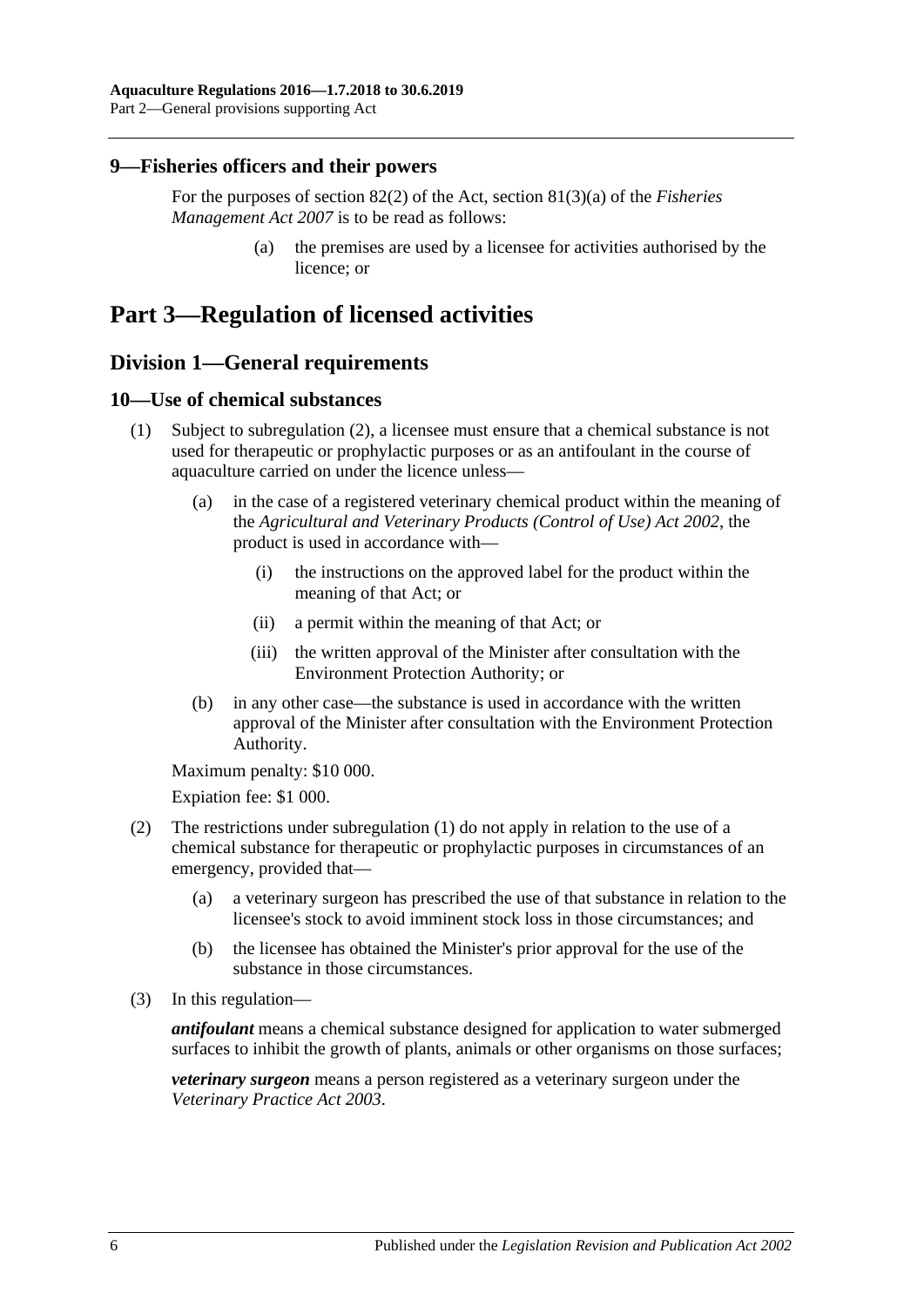#### <span id="page-6-0"></span>**11—Aquaculture waste**

A licensee must ensure that—

- (a) aquaculture waste does not cause an unsightly or offensive condition at the licence area; and
- (b) aquaculture waste is secured or treated in a manner designed to prevent it being blown, washed or swept off the licence area.

Maximum penalty: \$5 000.

Expiation fee: \$500.

## <span id="page-6-1"></span>**12—Recovery of aquaculture equipment or waste blown, washed or swept off-site**

<span id="page-6-3"></span>(1) A licensee must ensure that, if aquaculture waste or a farming structure or any other aquaculture equipment used to secure, anchor or mark the position of a farming structure, is blown, washed or swept off the licence area, the waste, structure or equipment is recovered as soon as practicable but in any event within 7 days.

Maximum penalty: \$5 000.

Expiation fee: \$500.

(2) A licensee or some other person carrying on aquaculture under the licence must, on request by a person authorised in writing by the Minister, remove aquaculture waste or a farming structure or any other aquaculture equipment that has not been recovered (as required under [subregulation](#page-6-3) (1)) and deal with it as requested.

Maximum penalty: \$5 000.

Expiation fee: \$500.

## <span id="page-6-2"></span>**13—Notification of unusually high mortality rate and duty to isolate unaffected organisms**

- <span id="page-6-6"></span><span id="page-6-4"></span>(1) If the mortality rate for aquatic organisms farmed under a licence is unusually high (see [regulation](#page-3-4) 3(2)) and the licensee knows, or ought reasonably to know, that the organisms are or may be affected with a disease, the licensee must take the following action:
	- (a) the licensee must, immediately after becoming aware of the unusually high mortality rate, notify the Minister, by telephone call to the number provided to the licensee for the purpose, of that fact and of as many of the prescribed details as are known at the time of the notification;
	- (b) the licensee must, as soon as practicable after making the telephone call—
		- (i) take all reasonable measures to isolate aquatic organisms apparently affected from aquatic organisms not apparently affected; and
		- (ii) give the Minister notice in writing of the prescribed details.

<span id="page-6-5"></span>Maximum penalty: \$10 000.

Expiation fee: In the case of an offence against [paragraph](#page-6-4) (a) or  $(b)(ii)$ —\$1 000.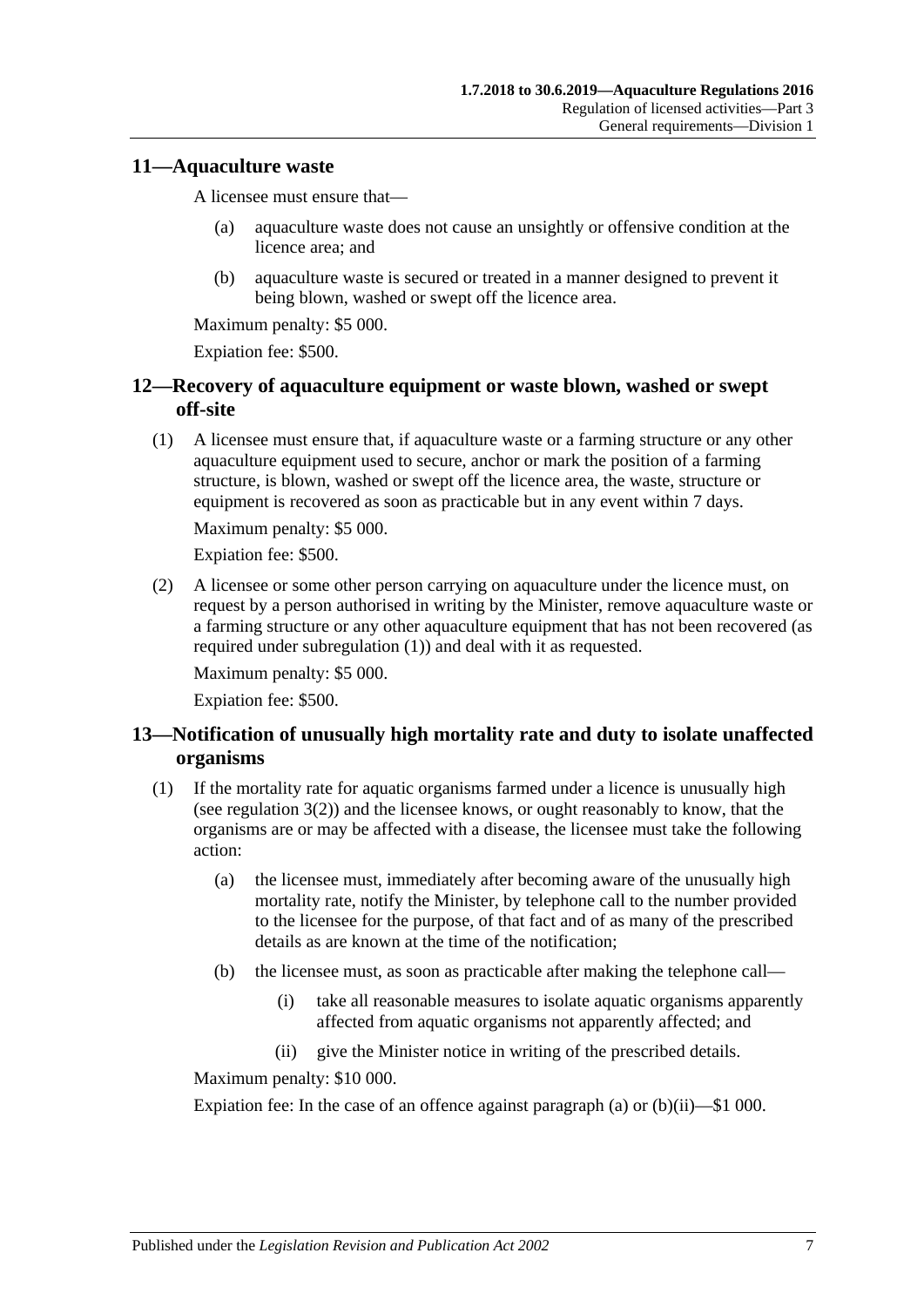(2) In this regulation—

*prescribed details*, in relation to the mortality rate of aquatic organisms farmed under a licence, means—

- (a) the licence number;
- (b) the name of the species of aquatic organisms;
- (c) the number or biomass (or an estimate of the number or biomass) of aquatic organisms that have died;
- (d) details of any clinical signs observable in the organisms prior to death;
- (e) the number or biomass (or an estimate of the number or biomass) of aquatic organisms that show similar clinical signs but have not died;
- (f) any known or suspected cause of death;
- (g) details of the measures taken to control or eradicate the disease;
- (h) details of all measures taken to isolate aquatic organisms apparently affected from aquatic organisms not apparently affected;
- (i) details of any other circumstances known or suspected to be contributing factors such as extreme weather conditions, power failures, poor water quality or water temperature.
- (3) For the purposes of [subregulation](#page-6-6) (1), if the cause of an unusually high mortality rate for aquatic organisms farmed under a licence is not immediately apparent, the licensee will be taken to know that the aquatic organisms may be affected with a disease.

### <span id="page-7-0"></span>**14—Control of aquatic organisms affected with disease**

(1) If a licensee knows, or ought reasonably to know, that an aquatic organism proposed to be introduced into the licence area is or may be affected with a disease, the licensee must ensure that the aquatic organism is not introduced into the licence area without the prior written approval of the Minister.

Maximum penalty: \$10 000.

- (2) If a licensee knows, or ought reasonably to know, that an aquatic organism being farmed under the licence is or may be affected with a disease, the licensee must ensure that the aquatic organism is not removed from the licence area unless—
	- (a) it is removed for testing for disease; or
	- (b) it is removed for disposal (other than disposal by sale or supply to another person); or
	- (c) it is removed in accordance with the written approval of the Minister obtained by the licensee.

Maximum penalty: \$10 000.

(3) For the purposes of this regulation, if the mortality rate for aquatic organisms farmed under a licence is unusually high (see [regulation](#page-3-4)  $3(2)$ ) and the cause is not immediately apparent, the licensee will be taken to know that the aquatic organisms may be affected with a disease.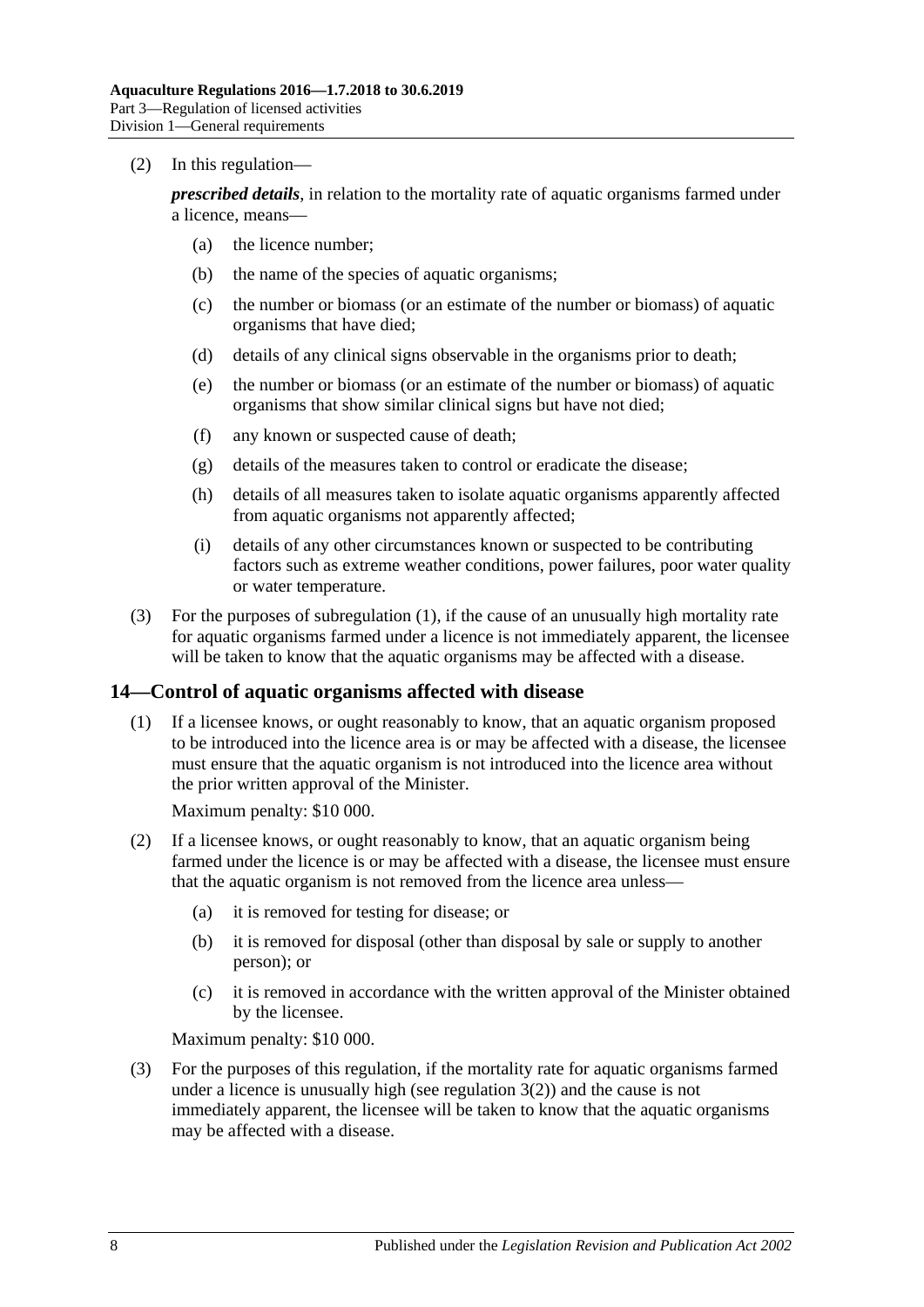### <span id="page-8-0"></span>**15—Stock register**

- (1) A licensee must maintain a stock register in accordance with this regulation. Maximum penalty: \$5 000. Expiation fee: \$315.
- <span id="page-8-1"></span>(2) The stock register must contain (in a clear and legible form)—
	- (a) the following information in respect of aquatic organisms supplied to the licensee:
		- (i) the date on which the aquatic organisms were received by the licensee;
		- (ii) the name and address of the person who supplied the aquatic organisms;
		- (iii) the species of aquatic organisms;
		- (iv) the number or biomass of aquatic organisms received;
		- (v) the age or developmental stage of the aquatic organisms when received;
		- (vi) details identifying the place at which the aquatic organisms were last reared before supply or the place at which the aquatic organisms were collected; and
	- (b) the following information in respect of aquatic organisms collected by the licensee:
		- (i) details identifying the authority within the meaning of the *[Fisheries](http://www.legislation.sa.gov.au/index.aspx?action=legref&type=act&legtitle=Fisheries%20Management%20Act%202007)  [Management Act](http://www.legislation.sa.gov.au/index.aspx?action=legref&type=act&legtitle=Fisheries%20Management%20Act%202007) 2007* under which the aquatic organisms were collected;
		- (ii) the date the aquatic organisms were collected;
		- (iii) details identifying the place at which the aquatic organisms were collected;
		- (iv) the species of aquatic organisms;
		- (v) the number or biomass of aquatic organisms collected; and
	- (c) the following information in respect of the movement of aquatic organisms from the licensee's licence area to another licence area (whether or not the 2 licence areas are occupied by the same licensee):
		- (i) the date of the movement of the aquatic organisms;
		- (ii) the name and address of the licensee receiving the aquatic organisms;
		- (iii) the species and the number or biomass of the aquatic organisms; and
	- (d) the following information in respect of the supply of aquatic organisms by the licensee to another person (other than in circumstances referred to in [paragraph](#page-8-1) (c)):
		- (i) the date on which the aquatic organisms were supplied;
		- (ii) the name and address of the person to whom the aquatic organisms were supplied;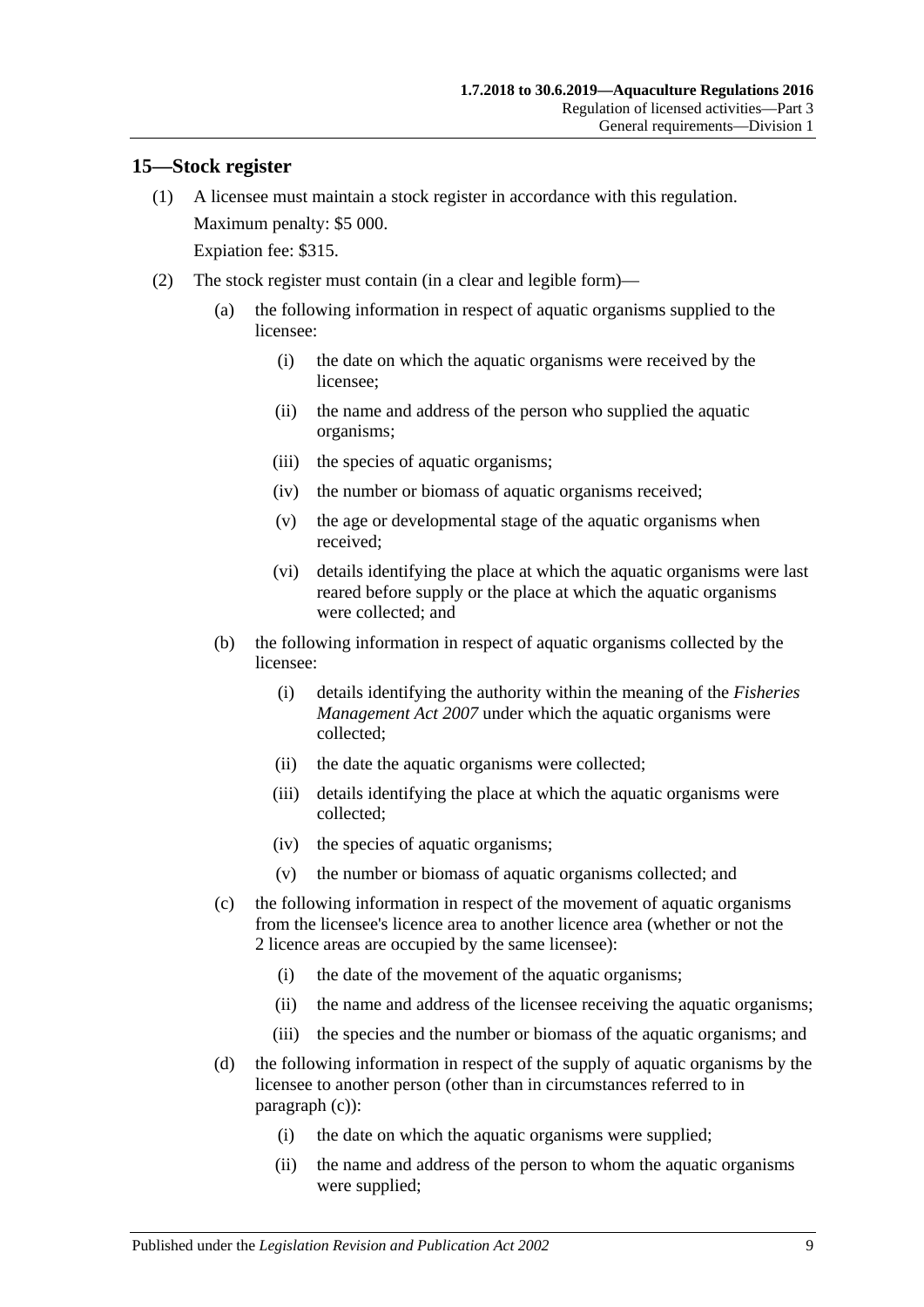- (iii) the species and the number or biomass of the aquatic organisms; and
- (e) the following information in respect of aquatic organisms that have died in the course of aquaculture carried on by the licensee:
	- (i) the species of aquatic organisms;
	- (ii) the date (or an estimate of the date) the aquatic organisms died;
	- (iii) the number or biomass (or an estimate of the number or biomass) of aquatic organisms that have died;
	- (iv) the age or developmental stage of the aquatic organisms at death;
	- (v) the date on which the aquatic organisms were last checked;
	- (vi) a description of how and where the aquatic organisms were disposed of; and
- (f) details of treatment administered for therapeutic or prophylactic purposes to aquatic organisms kept under the licence including—
	- (i) the reasons for the treatment; and
	- (ii) the dates on which the treatment was administered; and
	- (iii) the name (including trade or patent name) of each substance used as part of the treatment and the dosages or amounts administered; and
	- (iv) information that identifies the aquatic organisms that received treatment by reference to tank or cage number or by other means.
- (3) A record required to be entered in the stock register must, subject to [subregulation](#page-9-1) (4), be entered within 7 days after the event to which it relates.
- <span id="page-9-1"></span>(4) However, if a licensee has notified the Minister of an unusually high mortality rate under [regulation](#page-6-2) 13, the Minister may require the licensee to update the stock register as required within 24 hours after the notification.
- (5) A record entered in the stock register must be retained for 5 years from the date on which it was entered.
- (6) A person who is required to keep a record under this regulation must, at the request of a person authorised in writing by the Minister, produce the record for inspection.

#### <span id="page-9-0"></span>**16—Periodic returns**

A licensee must, on a date or dates determined by the Minister in each year, provide the Minister with a periodic return containing such information as the Minister requires in the manner and form determined by the Minister.

Maximum penalty: \$5 000.

Expiation fee: \$500.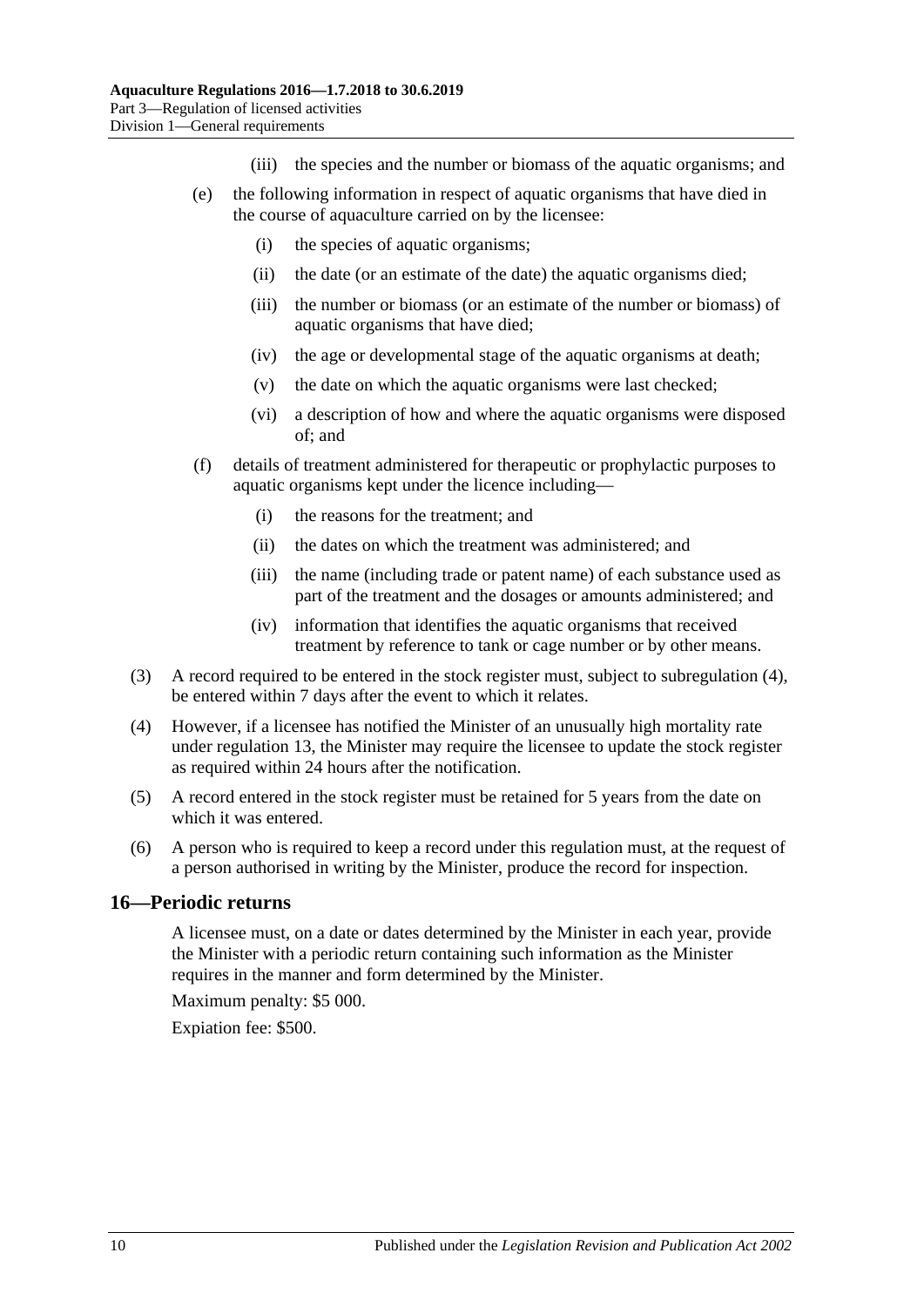## <span id="page-10-0"></span>**Division 2—Additional requirements relating to aquaculture in State waters**

## <span id="page-10-1"></span>**Subdivision 1—Application of Division**

#### <span id="page-10-2"></span>**17—Application of Division**

This Division applies to aquaculture leases and to aquaculture licences authorising aquaculture in an area comprised of State waters or State waters and adjacent land within the meaning of the *[Harbors and Navigation Act](http://www.legislation.sa.gov.au/index.aspx?action=legref&type=act&legtitle=Harbors%20and%20Navigation%20Act%201993) 1993*.

### <span id="page-10-3"></span>**Subdivision 2—Aquaculture strategies**

#### <span id="page-10-4"></span>**18—Aquaculture strategies**

(1) A licensee must ensure that activities under the licence conform with a sector-based aquaculture strategy adopted by the licensee, or an individual aquaculture strategy approved in relation to the licensee by the Minister, under this Subdivision.

Maximum penalty: \$10 000.

- (2) An aquaculture strategy—
	- (a) must specify the licensee, or class of licensee (by reference to a particular industry sector), to which the strategy applies; and
	- (b) must specify any 1 or more of the following strategies that are to apply to the licensee or class of licensee in the course of aquaculture carried on under the licence:
		- (i) a strategy for maintaining farming structures and other aquaculture equipment;
		- (ii) a strategy for avoiding or minimising—
			- (A) disease or escape of aquaculture stock; or
			- (B) adverse impacts on, or adverse interactions with seabirds or large marine vertebrates;
		- (iii) a response plan for dealing with—
			- (A) the escape of aquaculture stock; or
			- (B) adverse impacts on, or adverse interactions with, seabirds or large marine vertebrates;
		- (iv) a strategy for dealing with dead aquaculture stock in or around farming structures or elsewhere in the licence area;
		- (v) a strategy for inspections or monitoring by the licensee of the licence area;
		- (vi) a strategy for dealing with any other matter considered appropriate by the Minister; and
	- (c) must specify whether [regulation](#page-14-1) 26 or [27](#page-15-0) apply in relation to the licensee or class of licensee; and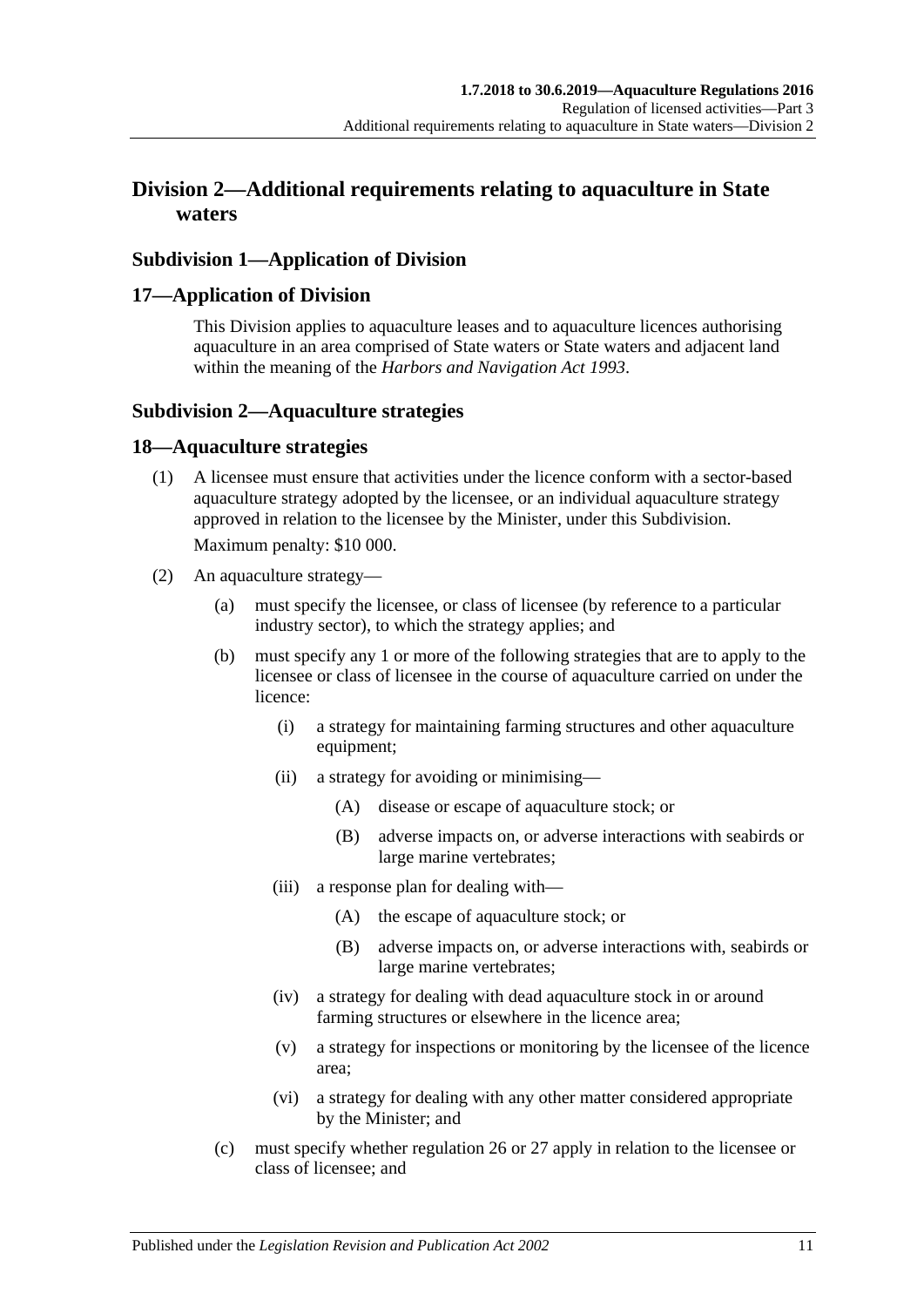(d) may include any other matter considered appropriate by the Minister.

#### <span id="page-11-0"></span>**19—Sector-based aquaculture strategies**

- (1) The Minister may publish, on the Minister's website, an aquaculture strategy that applies to a particular class of licensee (a *sector-based aquaculture strategy*).
- (2) If a sector-based aquaculture strategy is in place, each licensee who belongs to the class of licensee to which it applies must adopt the sector-based aquaculture strategy.
- <span id="page-11-3"></span>(3) Subject to [regulation](#page-11-2) 21, a sector-based aquaculture strategy may be amended—
	- (a) following consultation with the relevant industry sector and any public authority likely to be affected by the strategy; and
	- (b) by publishing the amendment on the Minister's website.
- (4) An amendment under [subregulation](#page-11-3) (3) of a sector-based strategy is taken to be adopted by each licensee who belongs to the class of licensee to which the strategy applies and to form part of his or her sector-based aquaculture strategy on its publication or at such later date as may be specified on the Minister's website.

#### <span id="page-11-1"></span>**20—Individual aquaculture strategies**

- (1) If a sector-based aquaculture strategy is not in place in relation to an industry sector to which a licensee belongs, the licensee must have an aquaculture strategy approved by the Minister (an *individual aquaculture strategy*).
- (2) Subject to [regulation](#page-11-2) 21, if, at any time, the Minister is not satisfied as to the adequacy of an individual aquaculture strategy, the Minister may require the strategy to be amended and resubmitted for approval within a specified period in a modified form (which may be specified by the Minister).
- (3) If a licensee fails to resubmit a strategy as required, the licensee is guilty of an offence.

Maximum penalty: \$5 000.

Expiation fee: \$500.

(4) Before requiring an individual aquaculture strategy to be resubmitted, the Minister must give the licensee written notice of the proposed action, inviting the licensee to make written submissions in relation to the proposed action within a period specified in the notice (being not less than 14 days from the day on which the notice is given to the licensee).

### <span id="page-11-2"></span>**21—Aquaculture strategies may be subject to urgent amendment without prior notice or consultation**

- <span id="page-11-4"></span>(1) If the Minister is of the opinion that action needs to be taken without delay in order to avoid, remedy or mitigate an adverse effect on the environment resulting from farming practices or other conduct by licensees, the Minister may, despite [regulation](#page-11-0) 19 or [20,](#page-11-1) by notice published on the Minister's website, declare that specified licensees to whom the declaration applies—
	- (a) must discontinue, or not commence—
		- (i) specified farming practices or other specified conduct; or
		- (ii) the use of specified aquaculture equipment; or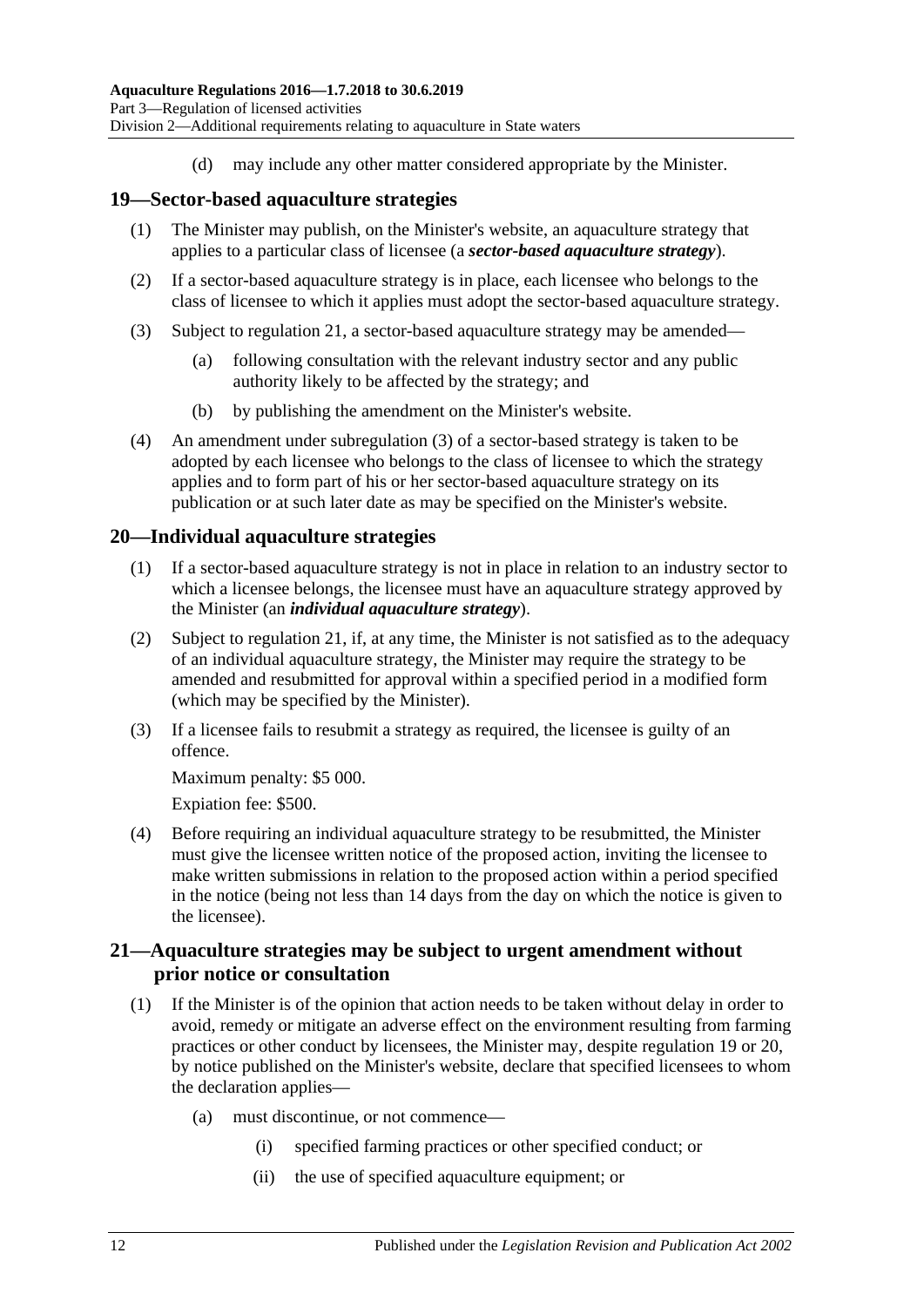(b) must take specified action in a specified manner,

in the course of aquaculture carried on under the licence.

- (2) A declaration under [subregulation](#page-11-4) (1)—
	- (a) takes effect on its publication on the Minister's website or at such later date as may be specified in the declaration; and
	- (b) remains in place according to its terms for a specified period not exceeding 12 months; and
	- (c) while in place, is taken to be adopted by, and form part of an aquaculture strategy of, each licensee to whom the declaration applies.
- (3) In this regulation—

*conduct* includes a failure to act.

#### <span id="page-12-0"></span>**Subdivision 3—Environmental reporting**

#### <span id="page-12-1"></span>**22—Annual reporting on general environmental matters**

A licensee must, on or before the reporting day in each year, furnish a report to the Minister—

- (a) containing the following details (or so many of the following details as may be specified by notice given to the licensee by the Minister) in relation to the preceding reporting year:
	- (i) the location (using WGS84 or GDA94 datum) of farming structures in the licence area;
	- (ii) the number, dimensions or spacing of farming structures in the licence area;
	- (iii) details about farming practices carried on by the licensee, for example—
		- (A) the amount and type of any supplemental feed used in the licence area; or
		- (B) the amount and type of chemical substances used in the licence area; or
		- (C) the dates on which the chemical substances were used; or
		- (D) in the case of aquatic organisms requiring regular feeding—an estimate of the number and biomass of such organisms in the licence area; or
		- (E) the scale or intensity of farming in the licence area;
	- (iv) if the author of the report is not the licensee—the author's name and address;
	- (v) any other details required by the Minister and specified in the notice; and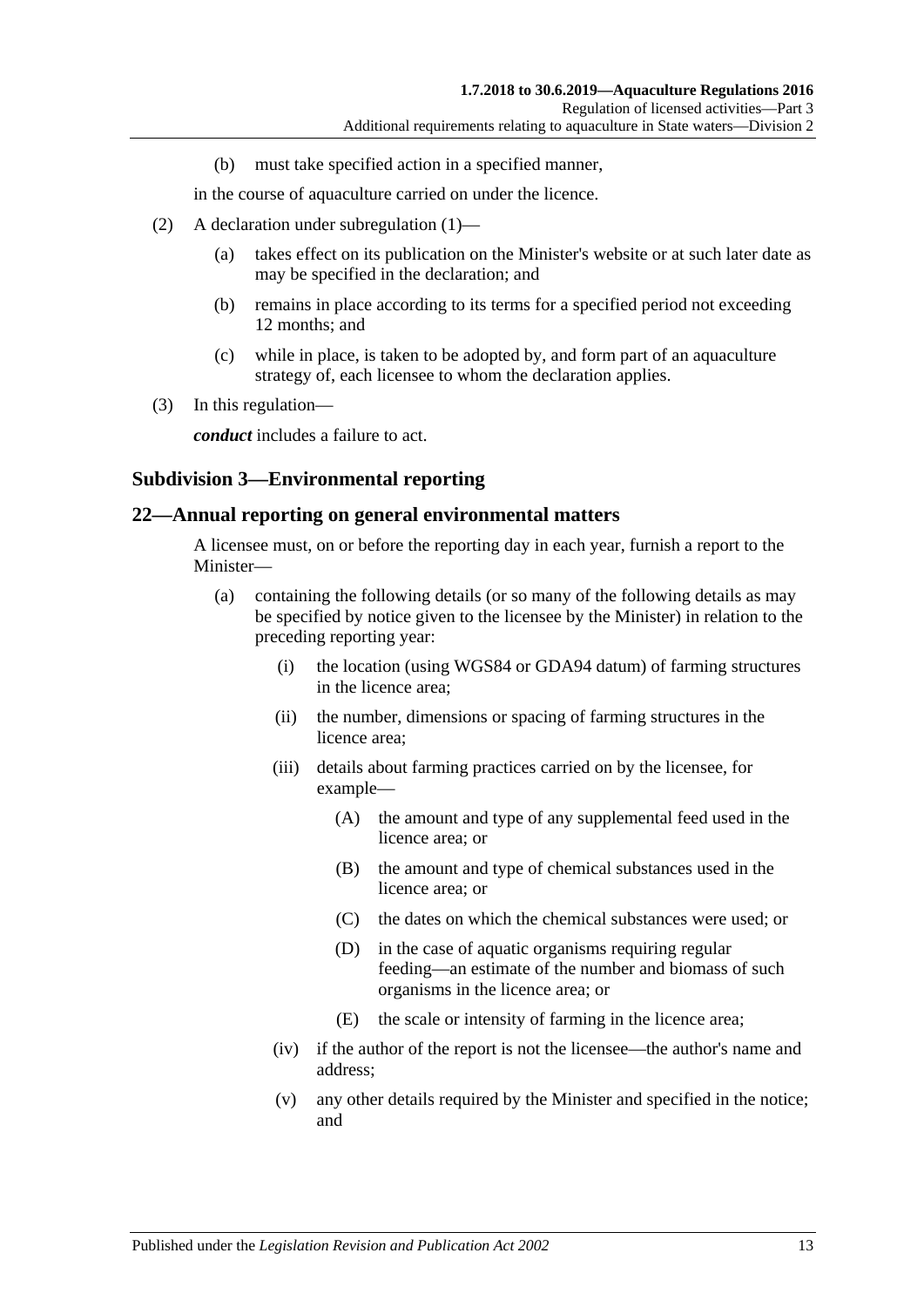(b) accompanied by a copy of the most recent report (if any) on the aquatic environment prepared by the licensee under [regulation](#page-13-0) 23.

Maximum penalty: \$7 500.

Expiation fee: \$750.

#### <span id="page-13-4"></span><span id="page-13-0"></span>**23—Periodic reporting on aquatic environment**

- (1) The Minister may, by notice in writing to a licensee, require the licensee to prepare, within a period specified in the notice, a report on the condition of the aquatic environment in or around the licence area.
- <span id="page-13-3"></span>(2) A notice under this regulation may require the licensee—
	- (a) to collect evidence of the condition of the aquatic environment, by—
		- (i) taking, in a specified manner and form, photographs or other visual images or recordings of or relating to aquatic flora and fauna or the sea floor; or
		- (ii) taking and analysing, in a specified manner (including by the use of services of an accredited laboratory), specified samples of aquatic flora and fauna or the sea floor; or
		- (iii) taking any other specified samples or measures; and
	- (b) to prepare and submit to the Minister, in a specified manner and form, a report containing the specified details about the condition of the aquatic environment in or around the licence area found by the evidence collected under [paragraph](#page-13-3) (a).
- (3) A licensee must comply with a notice given to the licensee under [subregulation](#page-13-4) (1). Maximum penalty: \$7 500. Expiation fee: \$750.

### <span id="page-13-1"></span>**Subdivision 4—Miscellaneous**

### <span id="page-13-2"></span>**24—Marking-off lease areas**

The holder of an aquaculture lease must ensure that—

- (a) the boundaries of the marked-off area of the lease are marked-off or indicated in the manner required under the conditions of the lease or a corresponding licence; or
- (b) the structures or equipment used to mark off or indicate the boundaries of the marked-off area of the lease under the conditions of the lease or a corresponding licence are maintained in good working condition.

Maximum penalty: \$5 000.

Expiation fee: \$500.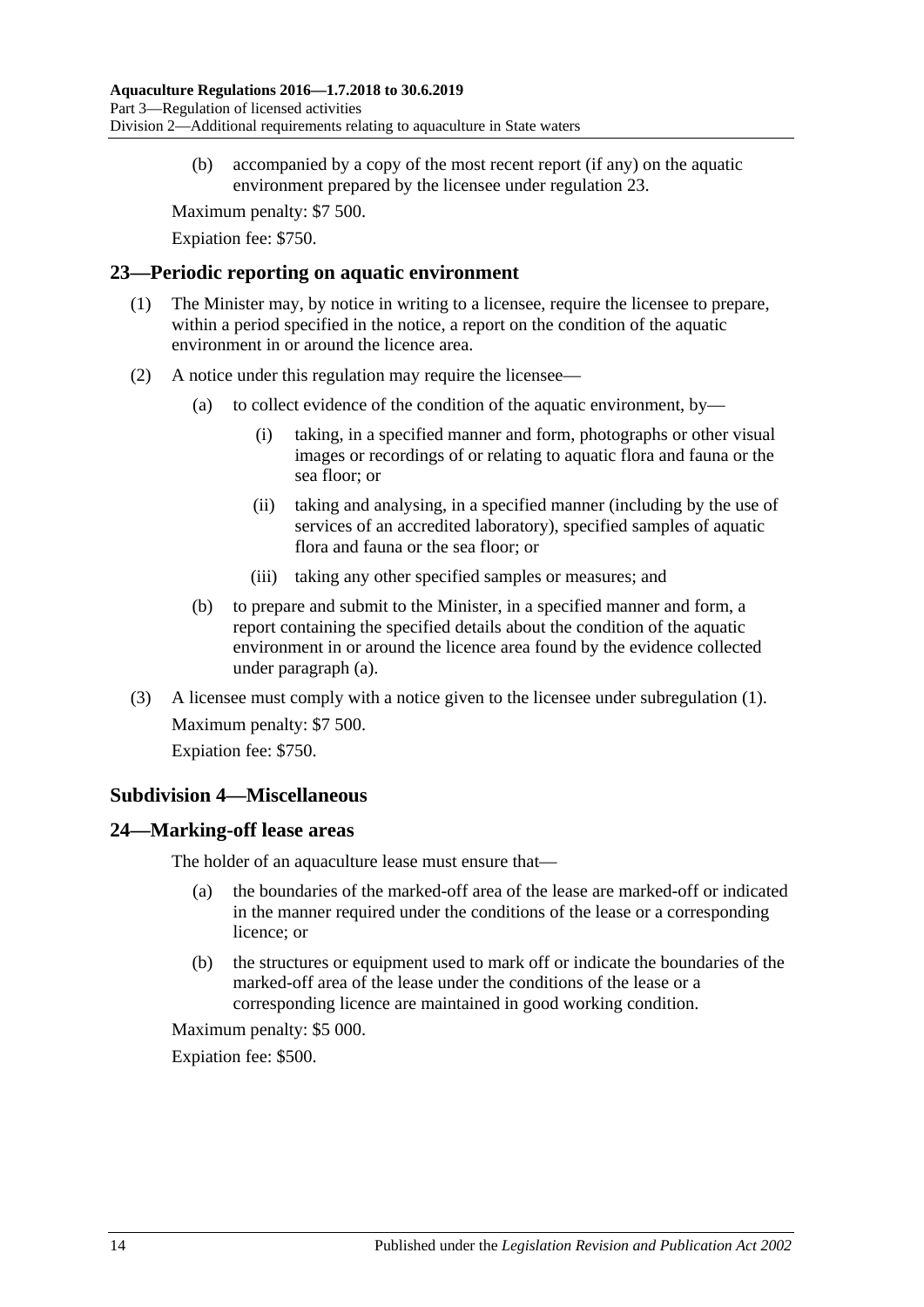### <span id="page-14-0"></span>**25—Farming structures**

A licensee must comply with the following requirements:

- (a) each sea cage must be marked with the licence number, or a unique identifier for which the licensee has obtained the Minister's written approval, in text that—
	- (i) is at least 70 millimetres in height; and
	- (ii) is clearly visible above the water line;
- (b) farming structures being used for aquaculture must—
	- (i) except when being placed into position, moved or recovered—
		- (A) be securely fixed or moored in place so as to remain wholly within the licence area; and
		- (B) be anchored in a manner that minimises the impact on the benthos; and
	- (ii) be maintained in good working condition;
- (c) equipment used to secure, anchor or mark the position of a farming structure must be located wholly within the licence area;
- <span id="page-14-4"></span>(d) if the aquaculture involves the use of a floating culture unit in subtidal waters—the distance between the unit and the sea floor must be at least 3 metres at all times unless otherwise approved in writing by the Minister;
- (e) stocked sea cages must not be located in the same place that stocked sea cages have been located within the preceding 12 months unless otherwise approved in writing by the Minister.

Maximum penalty: \$5 000.

Expiation fee: \$500.

## <span id="page-14-3"></span><span id="page-14-1"></span>**26—Notification of escape of stock or damage that may lead to escape of stock**

- (1) Subject to [subregulation](#page-15-1) (2), if aquaculture stock has escaped, or a farming structure or other equipment has been damaged that may lead to the escape of aquaculture stock, the licensee must take the following action:
	- (a) the licensee must as soon as practicable after becoming aware of the escape or damage, take all reasonable measures to contain or prevent the escape or further escape of stock;
	- (b) the licensee must, within 4 hours after becoming aware of the escape or damage, notify the Minister, by telephone call to the number provided to the licensee for the purpose, of so many of the prescribed details in relation to the escape or damage as are required by the Minister, and known by the licensee, at the time;
	- (c) the licensee must, within 2 days after becoming aware of escape or damage, give the Minister written notice of the prescribed details in relation to the escape or damage.

<span id="page-14-2"></span>Maximum penalty: \$5 000.

Expiation fee: In the case of an offence against [paragraph](#page-14-2) (c)—\$500.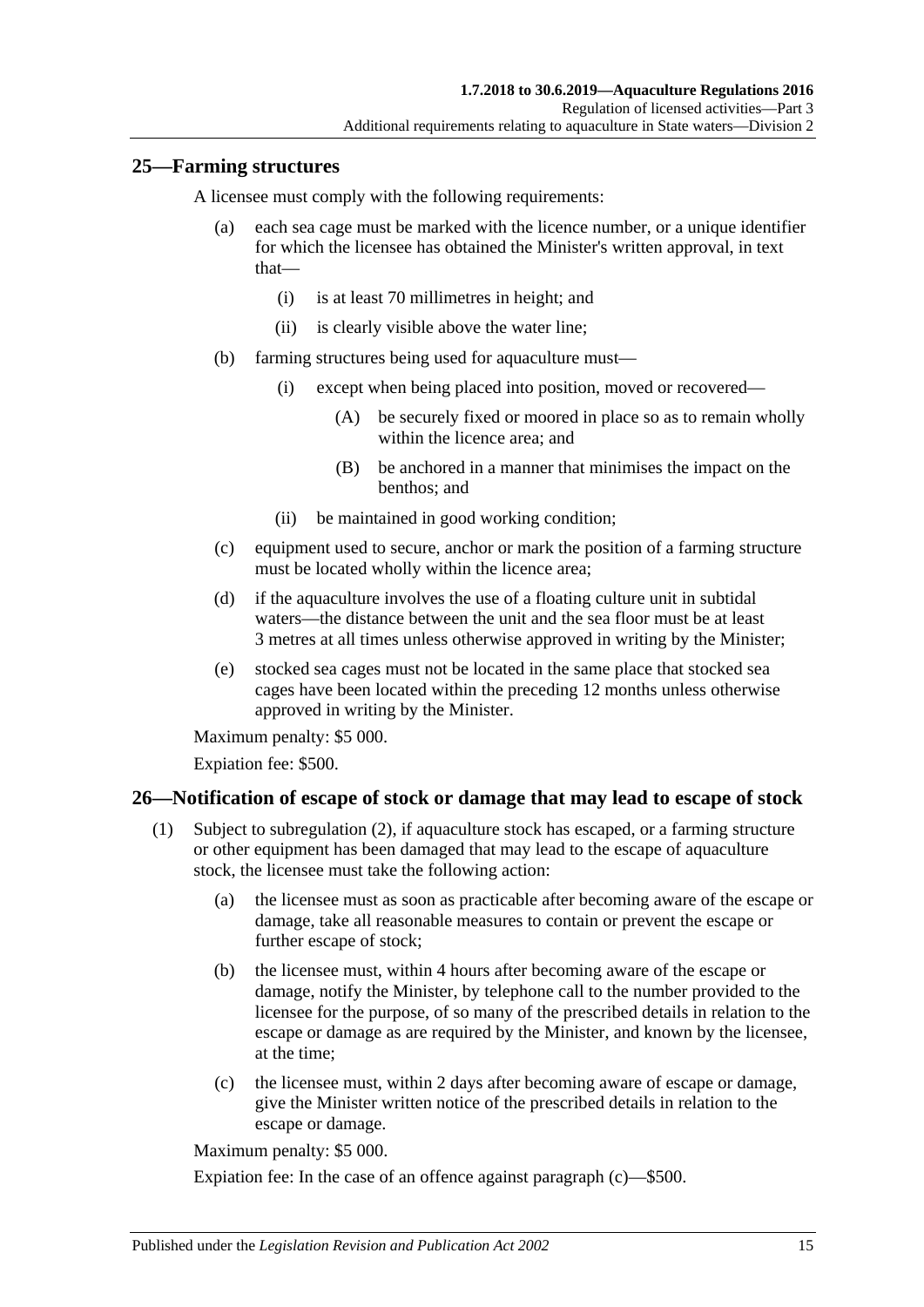- <span id="page-15-1"></span>(2) A licensee is not required to comply with [subregulation](#page-14-3) (1) if the licensee's aquaculture strategy specifies that this regulation does not apply.
- (3) In this regulation—

*prescribed details*, in relation to the escape of stock or damage to a farming structure or other equipment, means the following:

- (a) the species of aquatic organisms involved;
- (b) the date (or estimated date) on which the escape or damage took place;
- (c) the number and biomass (or estimated number and biomass) of aquatic organisms that have escaped;
- (d) the age or developmental stage of the aquatic organisms at the time of their escape;
- (e) details of the circumstances in which the escape or damage took place;
- (f) any action taken to contain or prevent the escape of the stock or otherwise address the escape or damage and the outcome of that action.

#### <span id="page-15-0"></span>**27—Notification of entanglement or confinement of protected animals**

- (1) Subject to [subregulation](#page-15-2) (2), if a protected animal becomes entangled or otherwise confined in a farming structure or other equipment used in connection with aquaculture carried on by a licensee, the licensee must take the following action:
	- (a) the licensee must, immediately after becoming aware of the entanglement or confinement, notify the Minister, by telephone call to the number provided to the licensee for the purpose, of so many of the prescribed details in relation to the entanglement or confinement as are known at the time of the notification;
	- (b) the licensee must, within 2 days after becoming aware of the entanglement or confinement, give the Minister written notice of the prescribed details in relation to the entanglement or confinement.

<span id="page-15-3"></span>Maximum penalty: \$7 500.

Expiation fee: In the case of an offence against [paragraph](#page-15-3) (b)—\$500.

- <span id="page-15-2"></span>(2) A licensee is not required to comply with [subregulation](#page-14-3) (1) if the licensee's aquaculture strategy specifies that this regulation does not apply.
- (3) In this regulation—

*prescribed details*, in relation to the entanglement or confinement of an animal, means the following:

- (a) the species of animal;
- (b) the expected period of entanglement or confinement;
- (c) the condition of the animal (to the extent known or reasonably ascertainable);
- (d) details of the circumstances in which the entanglement took place;
- (e) any action taken to free the animal and the outcome of that action;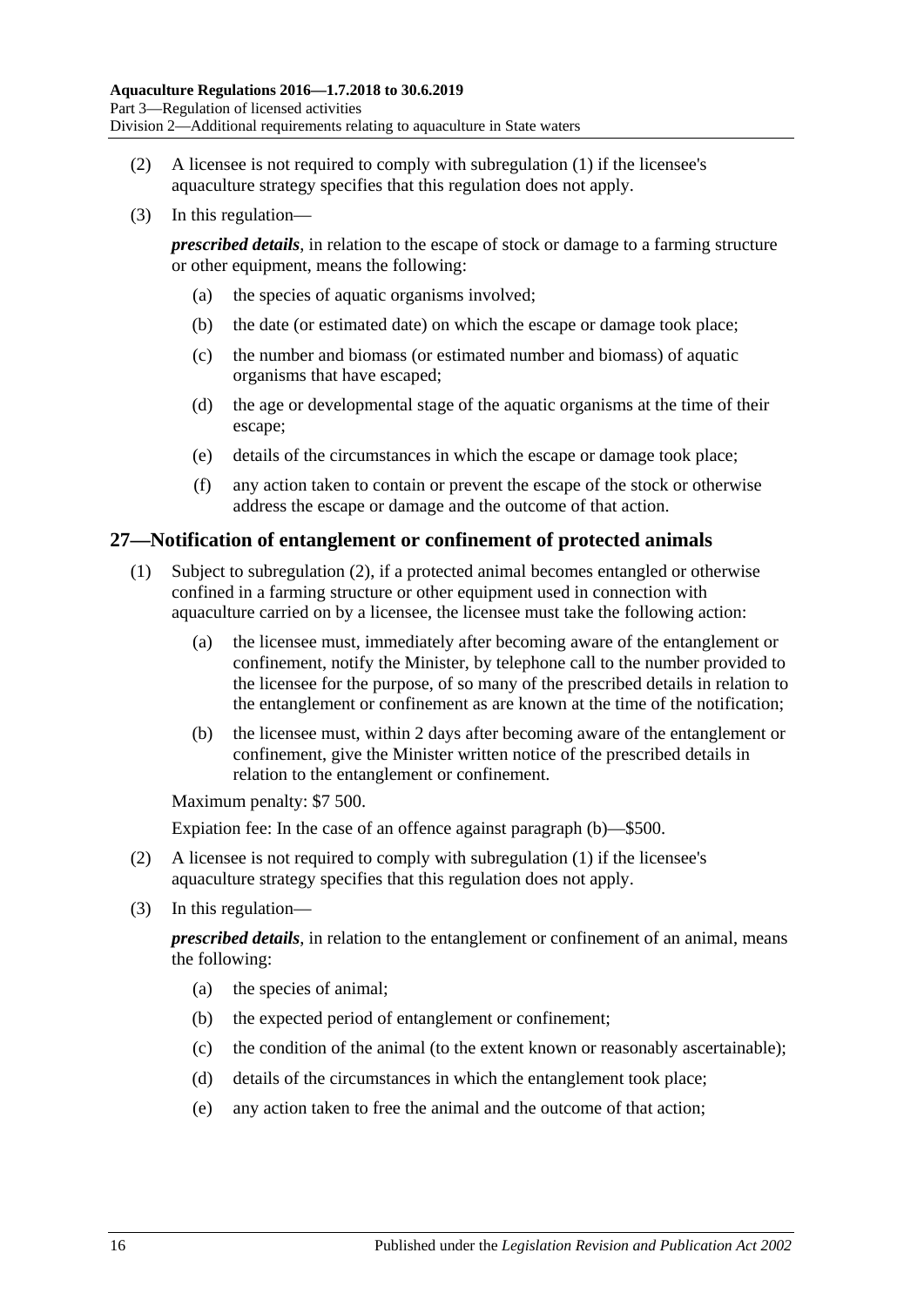#### *protected animal* means—

- (a) a protected animal within the meaning of the *[National Parks and Wildlife](http://www.legislation.sa.gov.au/index.aspx?action=legref&type=act&legtitle=National%20Parks%20and%20Wildlife%20Act%201972)  Act [1972](http://www.legislation.sa.gov.au/index.aspx?action=legref&type=act&legtitle=National%20Parks%20and%20Wildlife%20Act%201972)*; or
- (b) a white shark (*Carcharodon carcharias*).

## <span id="page-16-0"></span>**Division 3—Additional requirements relating to aquaculture not in State waters**

#### <span id="page-16-1"></span>**28—Application of Division**

This Division applies to aquaculture licences authorising aquaculture in an area not comprised of State waters or State waters and adjacent land within the meaning of the *[Harbors and Navigation Act](http://www.legislation.sa.gov.au/index.aspx?action=legref&type=act&legtitle=Harbors%20and%20Navigation%20Act%201993) 1993*.

#### <span id="page-16-2"></span>**29—Annual reporting on general environmental matters**

A licensee must, on or before the reporting day in each year, furnish a report to the Minister—

- (a) containing the following details (or so many of the following details as may be specified by notice given to the licensee by the Minister) in relation to the preceding reporting year:
	- (i) details about water discharged from farming structures, for example—
		- (A) a description of where and how the water has been discharged (including details of bodies of water to which it has been discharged); or
		- (B) a statement of whether the water has been treated before discharge and, if it has, a statement of how the water has been treated; or
		- (C) for each month—the volume in litres of water discharged;
	- (ii) details about farming practices carried on by the licensee, for example—
		- (A) the amount and type of supplemental feed used in connection with each farming structure in the licence area; or
		- (B) the amount and type of any chemical substances used in the licence area; or
		- (C) the dates on which the chemical substances were used;
	- (iii) if the author of the report is not the licensee—the author's name and address;
	- (iv) any other details required by the Minister and specified in the notice; and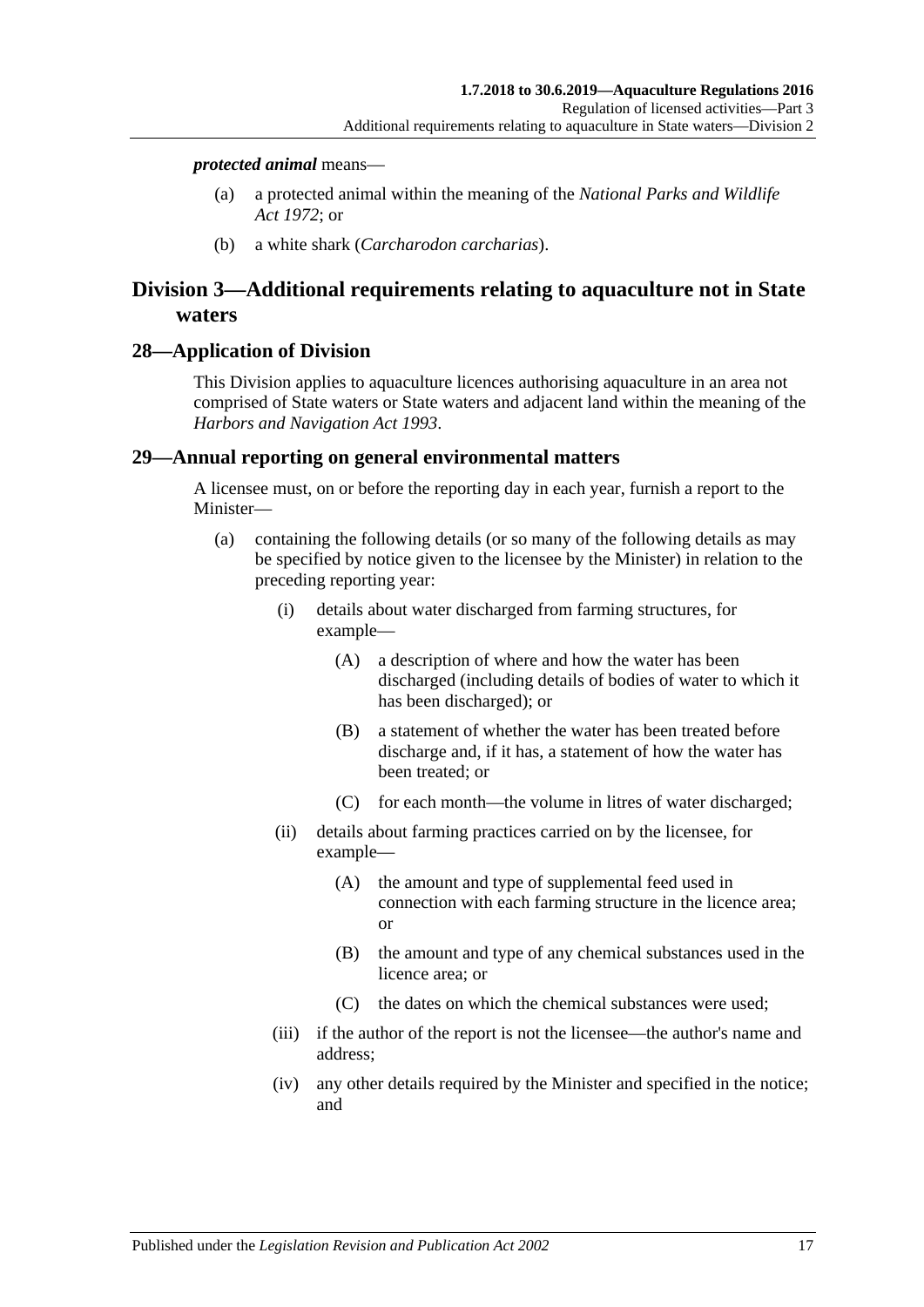(b) accompanied by a copy of the most recent report (if any) prepared by the licensee under [regulation](#page-17-0) 30 containing the results (if any) of the testing of the water samples provided by the laboratory.

Maximum penalty: \$7 500.

Expiation fee: \$750.

### <span id="page-17-4"></span><span id="page-17-0"></span>**30—Periodic reporting on aquatic environment**

- (1) The Minister may, by notice in writing to a licensee, require the licensee to prepare, within a period specified in the notice, a report on the condition of the aquatic environment in or around the licence area.
- <span id="page-17-3"></span>(2) A notice under this regulation may require the licensee—
	- (a) to collect evidence of the condition of the aquatic environment by—
		- (i) taking and analysing, in a specified manner (including by the use of services of an accredited laboratory), specified samples of water used for aquaculture under the licence; or
		- (ii) taking any other specified samples or measures; and
	- (b) to prepare and submit to the Minister, in a specified manner and form, a report containing the specified details about the condition of the aquatic environment in or around the licence area found by the evidence collected under [paragraph](#page-17-3) (a).
- (3) A licensee must comply with a notice given under [subregulation](#page-17-4) (1).

Maximum penalty: \$7 500. Expiation fee: \$750.

## <span id="page-17-1"></span>**Division 4—Exemptions from environmental reporting requirements**

## <span id="page-17-2"></span>**31—Exemptions from environmental reporting requirements**

- (1) The Minister may, on application by a licensee, exempt the licensee from the application of [regulation](#page-12-1) 22 or [29](#page-16-2) in respect of a licence area for a period not exceeding 2 years if satisfied—
	- (a) that no aquaculture is to be carried on in that area during that period; or
	- (b) that the scale or intensity of aquaculture to be carried on in that area during that period is so low as to have a negligible or minimal adverse impact on the environment.
- (2) An application for an exemption under this regulation must be made in the manner and form determined by the Minister and must be accompanied by the fee set out in Schedule 1.
- (3) An exemption under this regulation may be granted unconditionally or subject to conditions.
- (4) An exemption under this regulation must be in writing and must specify—
	- (a) the regulation from which the licensee is to be exempted; and
	- (b) the licence area to which the exemption relates; and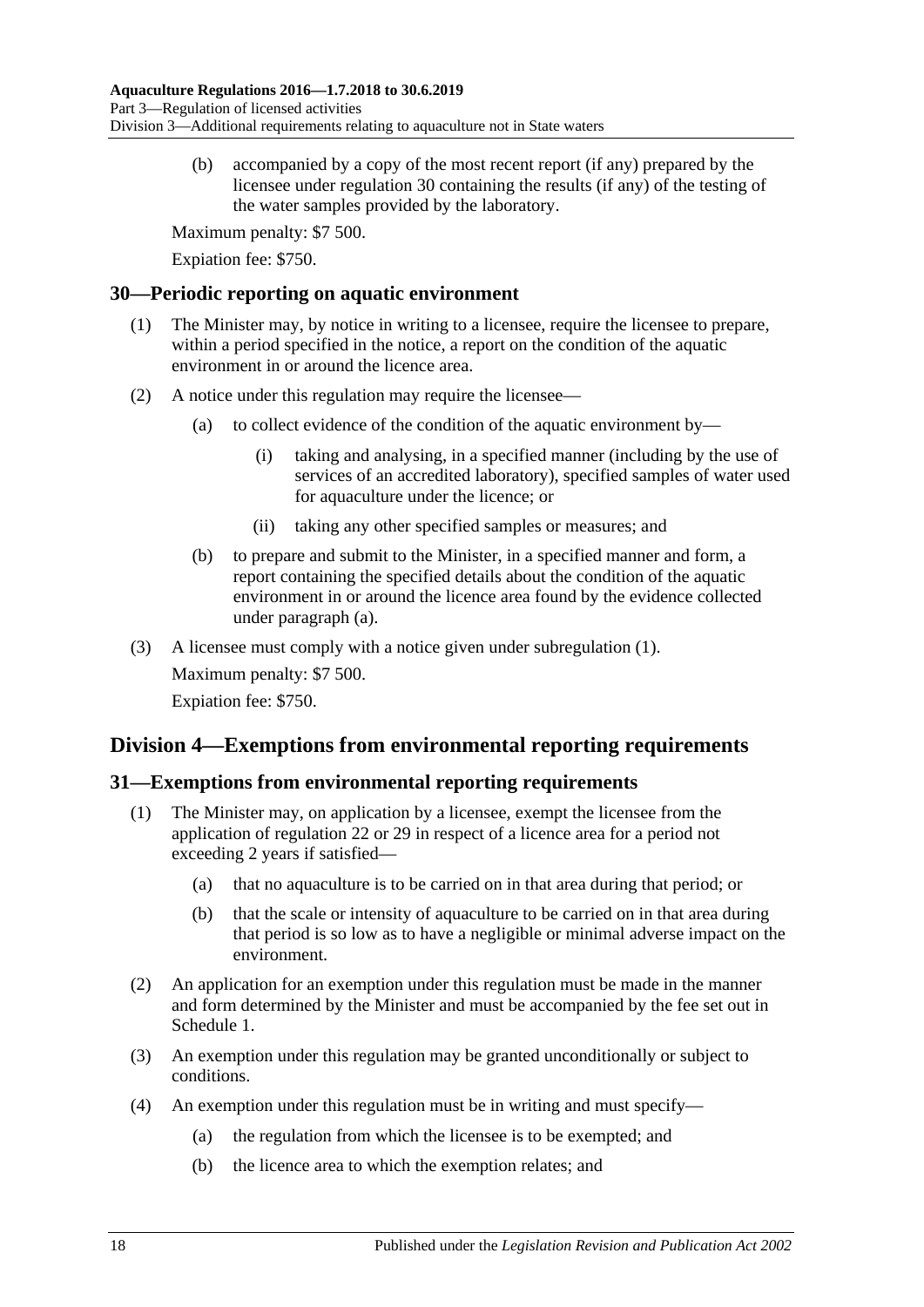- (c) the conditions (if any) to which the exemption is subject.
- (5) The Minister must, in determining—
	- (a) an application for an exemption under this regulation; or
	- (b) what should be the conditions of such an exemption,

take into account any relevant aquaculture policy and any other matters the Minister considers relevant.

- (6) The Minister may, by further notice in writing, vary or revoke an exemption under this regulation.
- (7) An exemption under this regulation has effect from the date specified in the exemption and remains in force according to its terms for a period (not exceeding 2 years) specified in the exemption or until revoked by the Minister.
- (8) A licensee must comply with the conditions of an exemption under this regulation. Maximum penalty: \$5 000. Expiation fee: \$500.

## <span id="page-18-0"></span>**Part 4—Division and amalgamation of lease areas and licence areas**

#### <span id="page-18-1"></span>**32—Division of production lease area**

- (1) The Minister may, on application by the holder of a production lease for division of the lease area into separate production lease areas—
	- (a) substitute the original lease with leases of the same kind over the separate lease areas; and
	- (b) substitute the corresponding licences relating to the original lease with corresponding licences relating to the substituted leases.
- (2) The following rules apply to the substitution of leases and corresponding licences under this regulation:
	- (a) there must be no change in the persons holding a lease or corresponding licence;
	- (b) the terms of the substituted leases must be for the balance of the term of the original lease;
	- (c) the lease areas of the substituted leases must together make up the lease area of the original lease;
	- (d) the area in which a licensee is authorised to carry on aquaculture must not be altered;
	- (e) the conditions of a substituted lease or corresponding licence must be the same as the conditions of the original lease or corresponding licence, except for conditions designating a lease area or licence area, conditions relating to marking out the boundaries of a lease area or licence area or conditions relating a licence to a lease.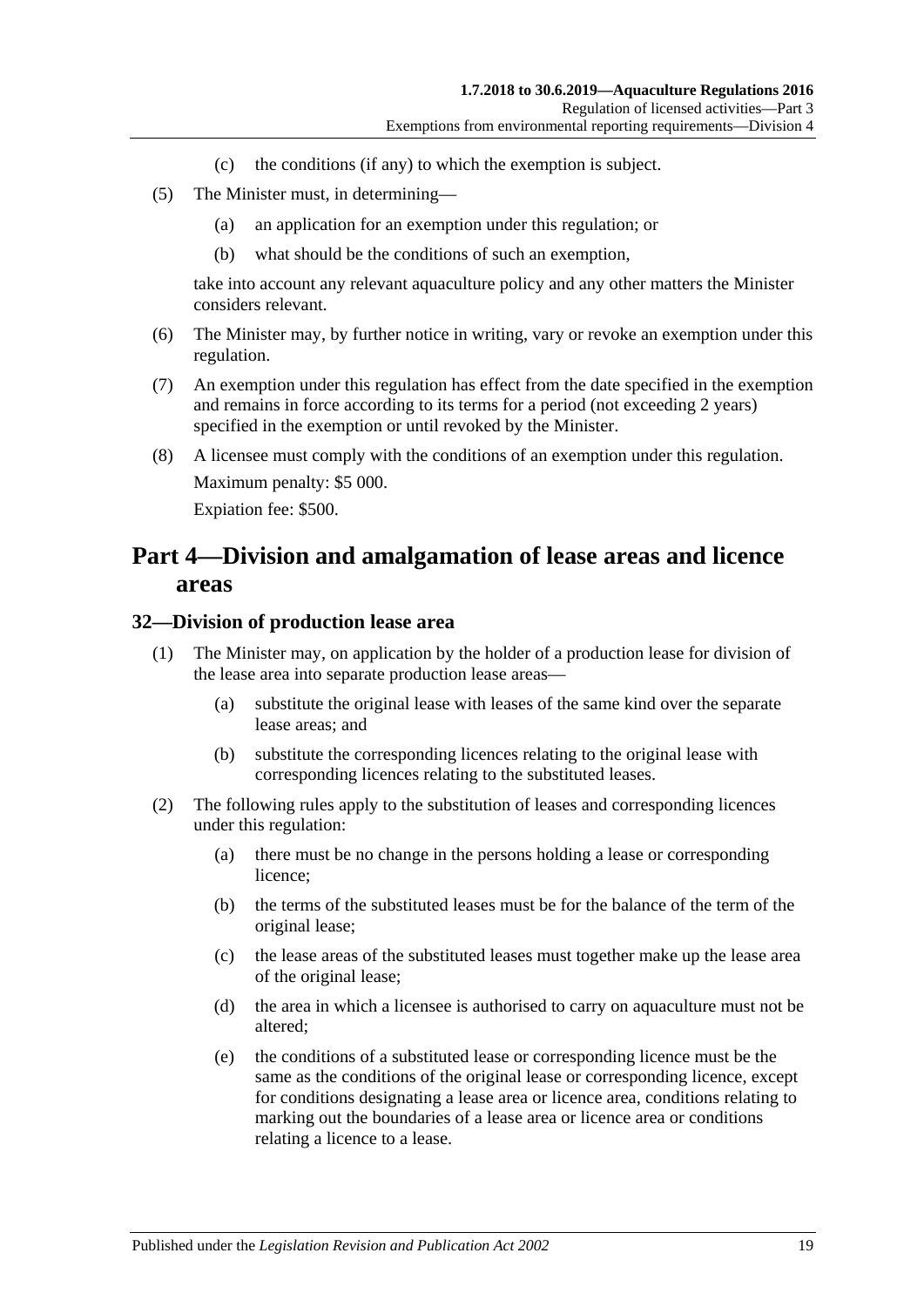- (3) An application for division of a lease area into separate lease areas—
	- (a) must be made to the Minister in the manner and form required by the Minister; and
	- (b) must be accompanied by a plan delineating—
		- (i) the lease area of the original lease; and
		- (ii) the licence areas of the corresponding licences relating to the original lease; and
		- (iii) the separate lease areas into which the original lease area is to be divided; and
		- (iv) the licence areas of the corresponding licences that are to relate to the substituted leases over the separate lease areas; and
	- (c) if the public register includes a notation that a specified person has an interest in the original lease—must be accompanied by evidence that the person consents to the division; and
	- (d) must be accompanied by the fee set out in Schedule 1.
- (4) While a licensee continues to hold a number of corresponding licences over adjoining licence areas as a result of the substitution of the licences under this regulation, the licences will, for the purposes of these regulations, be treated as a single licence held by the licensee over the aggregate of the adjoining licence areas.

#### <span id="page-19-0"></span>**33—Amalgamation of production lease areas**

- (1) The Minister may, on application by the holder of 2 or more production leases for amalgamation of the lease areas into a single production lease area, substitute the original leases with a production lease over the amalgamated lease area.
- <span id="page-19-1"></span>(2) The following rules apply to the substitution of leases under this regulation:
	- (a) the holder of each original lease must be the same person;
	- (b) the substitution must not involve a change in the lessee;
	- (c) the original leases must be of the same class;
	- (d) the substitution must not involve a change in the class of lease;
	- (e) the term of the substituted lease must be for the aggregate of the balance of the terms of the original leases, divided by the number of original leases;
	- (f) the lease areas of the original leases must be adjoining;
	- (g) the lease area of the substituted lease must be the aggregate of the lease areas of the original leases;
	- (h) the substituted lease area must not have more than 6 corners except in exceptional circumstances approved by the Minister;
	- (i) the conditions of the substituted lease must be the same as the conditions of the original leases, except for conditions designating a lease area or conditions relating to marking out the boundaries of a lease area.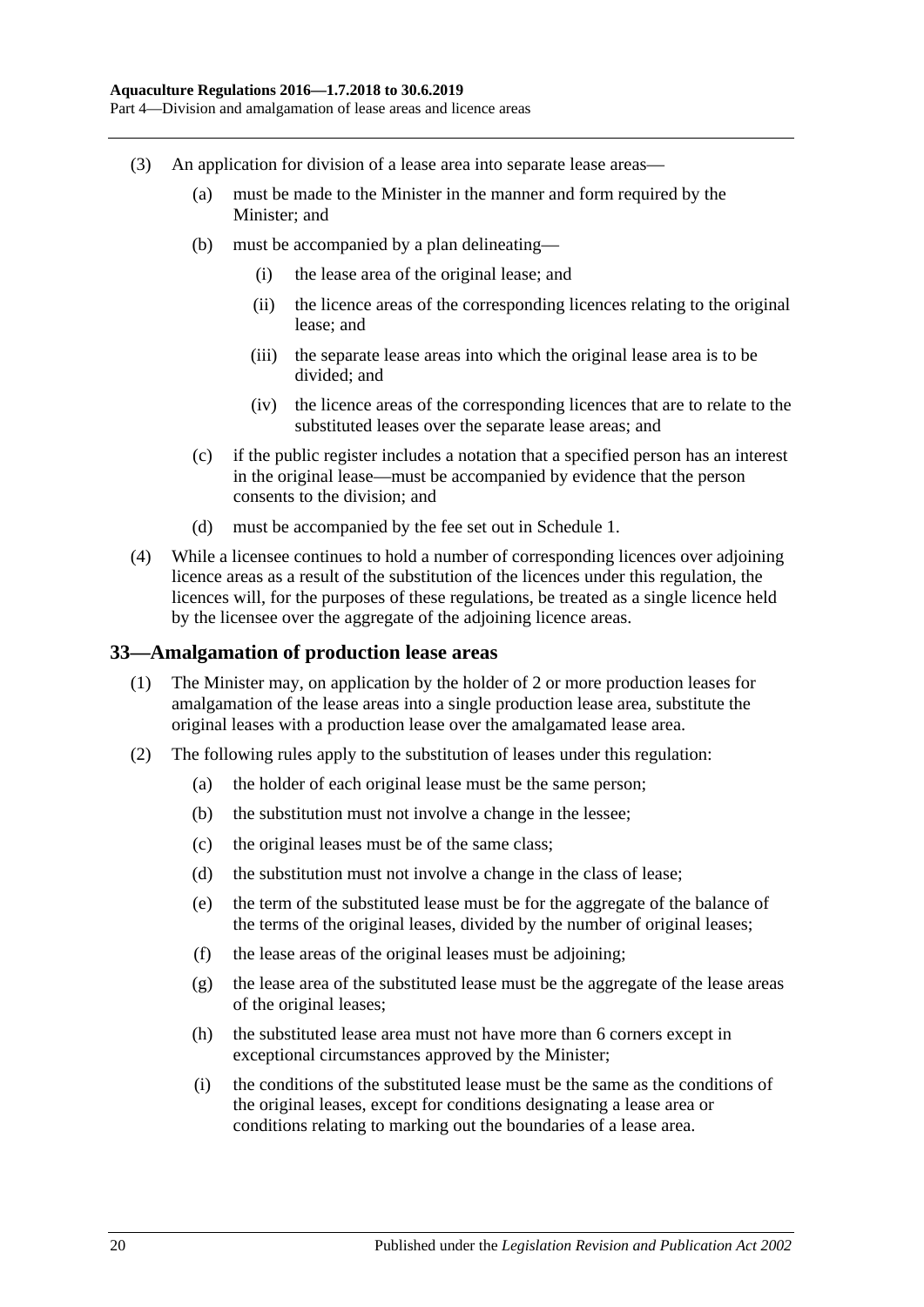- (3) An application for amalgamation of lease areas—
	- (a) must be made to the Minister in the manner and form required by the Minister; and
	- (b) must be accompanied by a plan delineating—
		- (i) the lease areas of the original leases; and
		- (ii) the licence areas of the corresponding licences relating to the original leases; and
		- (iii) the lease area to be substituted; and
		- (iv) the licence areas of the corresponding licences that are to relate to the substituted lease; and
	- (c) if the public register includes a notation that a specified person has an interest in the original leases—must be accompanied by evidence that the person consents to the amalgamation; and
	- (d) must be accompanied by the fee set out in Schedule 1.

#### <span id="page-20-0"></span>**34—Division of licence area**

- (1) The Minister may, on application by the holder of an aquaculture licence for division of the licence area into separate licence areas, substitute the original licence with licences over the separate licence areas.
- (2) The following rules apply to the substitution of licences under this regulation:
	- (a) there must be no change in the persons holding a licence;
	- (b) the terms of the substituted licences must be for the balance of the term of the original licence;
	- (c) the licence areas of the substituted licences must together make up the licence area of the original licence;
	- (d) the conditions of a substituted licence must be the same as the conditions of the original licence, except for conditions designating a licence area or conditions relating to marking out the boundaries of a licence area.
- (3) An application for division of a licence area into separate licence areas—
	- (a) must be made to the Minister in the manner and form required by the Minister; and
	- (b) must be accompanied by a plan delineating—
		- (i) the licence area of the original licence; and
		- (ii) the separate licence areas into which the original licence area is to be divided; and
	- (c) if the public register includes a notation that a specified person has an interest in the original licence—must be accompanied by evidence that the person consents to the division; and
	- (d) must be accompanied by the fee set out in Schedule 1.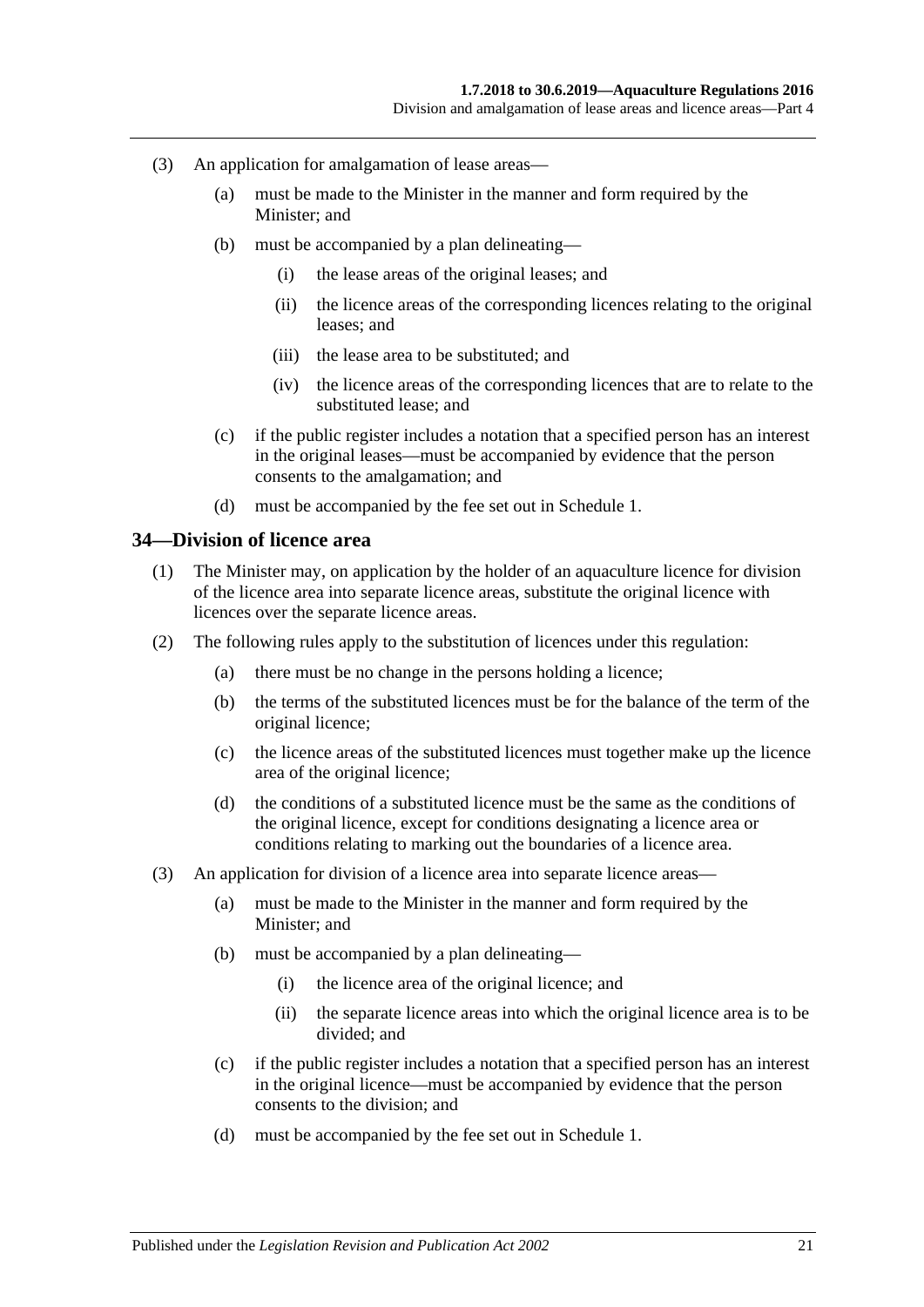#### <span id="page-21-0"></span>**35—Amalgamation of licence areas**

- (1) The Minister may, on application by the holder of 2 or more aquaculture licences for amalgamation of the licence areas into a single licence area (whether or not in connection with an application under [regulation](#page-19-0) 33), substitute the original licences with a licence over the licence area.
- (2) The following rules apply to the substitution of licences under this regulation:
	- (a) the holder of each original licence must be the same person;
	- (b) the substitution must not involve a change in the licensee;
	- (c) the original licences must be of the same class;
	- (d) the substitution must not involve a change in the class of licence;
	- (e) the term of the substituted licence must be—
		- (i) in the case of a corresponding licence—co-extensive with the term of the lease; or
		- (ii) in any other case—for the aggregate of the balance of the terms of the original licences, divided by the number of original licences;
	- (f) the licence area of the substituted licence must be the aggregate of the licence areas of the original licences;
	- (g) the conditions of the substituted licence must be the same as the conditions of the original licences, except for conditions designating a licence area or conditions relating to marking out the boundaries of a licence area.
- (3) An application for amalgamation of licence areas into a single licence area—
	- (a) must be made to the Minister in the manner and form required by the Minister; and
	- (b) must be accompanied by a plan delineating—
		- (i) the licence areas of the original licences; and
		- (ii) the single licence area into which the original licence areas are to be amalgamated; and
	- (c) if the public register includes a notation that a specified person has an interest in the original licences—must be accompanied by evidence that the person consents to the amalgamation; and
	- (d) must be accompanied by the fee set out in Schedule 1.

#### <span id="page-21-1"></span>**36—Minister may require further information**

An applicant under this Part must provide the Minister with any information required by the Minister in connection with the determination of the application, verified, if the Minister so requires, by statutory declaration.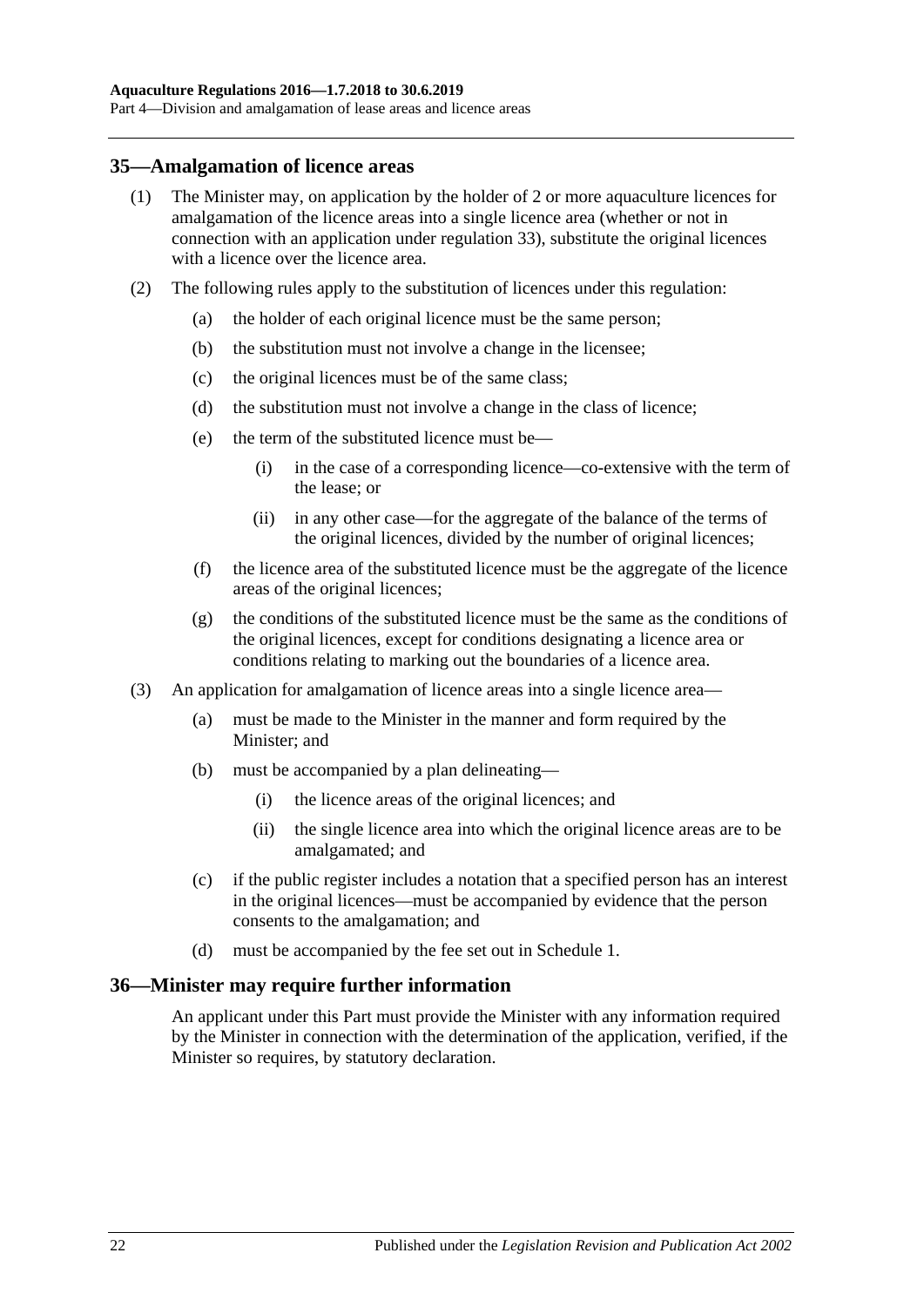## <span id="page-22-0"></span>**Part 5—Miscellaneous**

### <span id="page-22-1"></span>**37—Classification of licences as category A, B, C or D and classification of variations of licence conditions as simple, standard or complex**

For the purposes of Schedule 1—

- (a) a licence (other than a corresponding licence) is to be classified by the Minister as a category A, category B, category C or category D licence by reference to the Minister's reasonable assumptions as to the level of effort involved in the administration and enforcement of the Act and these regulations in relation to the aquaculture authorised by the licence (with category A representing the least effort and category D the greatest), having regard to the following:
	- (i) the scale and intensity of farming to be carried on under the licence;
	- (ii) any discharge of water from the licence area and the treatment of that water prior to discharge;
	- (iii) whether or not the species to be farmed are native to the locality of the licence area;
	- (iv) the susceptibility of the species to be farmed to notifiable disease within the meaning of the *[Livestock Act](http://www.legislation.sa.gov.au/index.aspx?action=legref&type=act&legtitle=Livestock%20Act%201997) 1997*;
	- (v) any other matters considered relevant by the Minister; and
- (b) the Minister may vary the classification of a licence by written notice to the licensee; and
- (c) the Minister must classify each variation of licence conditions as a simple, standard or complex variation having regard to the extent to which the variation involves factors affecting the ecological sustainability of aquaculture authorised by the licence, including—
	- (i) whether the variation involves any of the following:
		- (A) a change in the species to be farmed;
		- (B) an increase in the scale or intensity of farming;
		- (C) a change in the type of farming structures or method used;
		- (D) a change that will require reclassification of the licence as a category A, category B, category C or category D licence; and
	- (ii) in addition, in the case of a corresponding licence, a consideration of the following:
		- (A) whether the licence area is in an aquaculture zone (where risks affecting ecological sustainability have been more generally assessed);
		- (B) whether the licence area has previously been farmed;
		- (C) whether the licence area is being varied.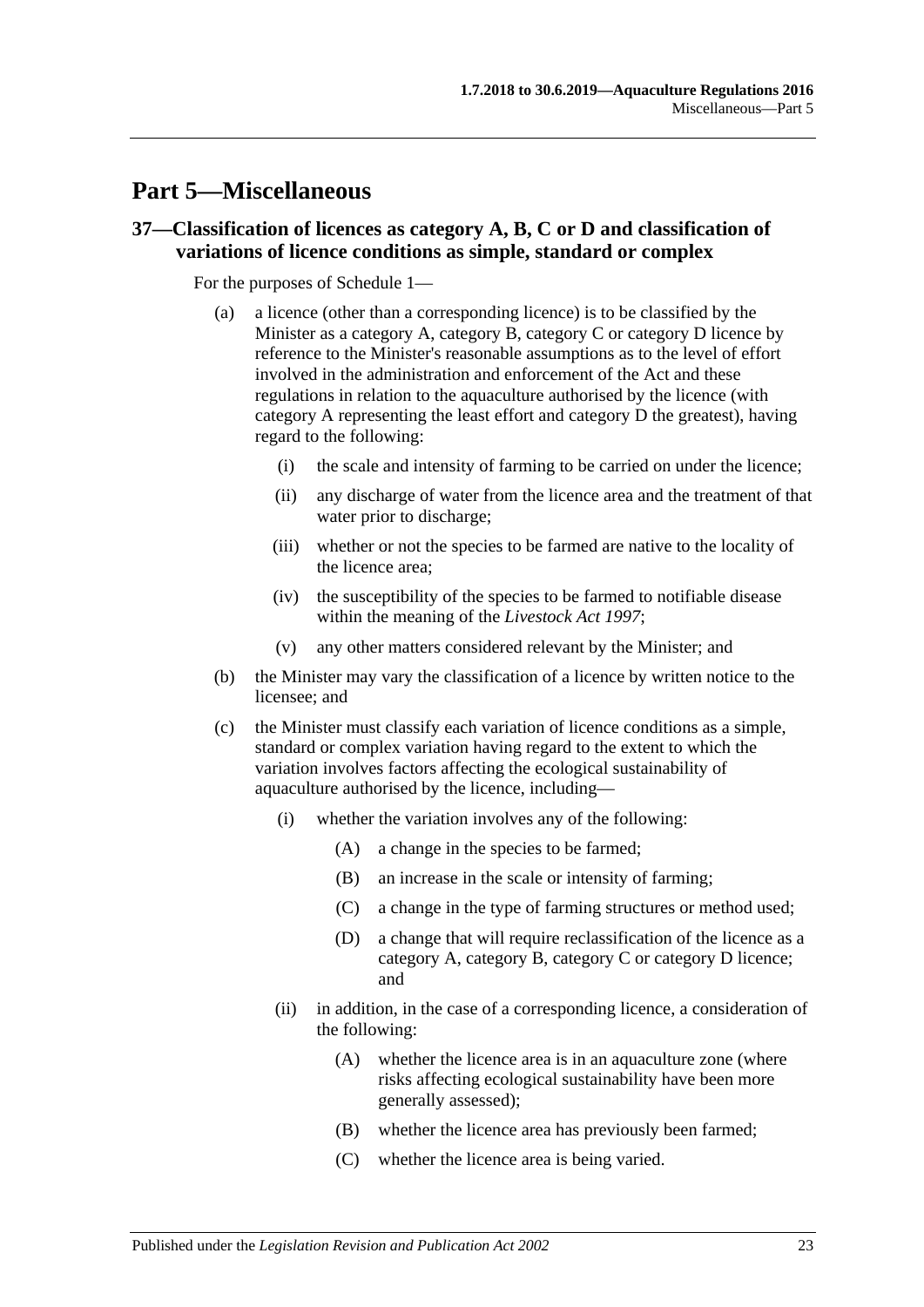#### <span id="page-23-0"></span>**38—Fee payable on grant of aquaculture licence**

A person who applies for an aquaculture licence must, before the licence is granted, pay to the Minister a fee of an amount calculated by multiplying—

- (a) the annual fee that would have been payable by the person (under [regulation](#page-23-1) 39) had the person held the licence at the last date for payment of the annual fee; and
- (b) the proportion that the number of whole months between the grant of the licence and the next 30 June bears to 12 months.

#### <span id="page-23-1"></span>**39—Annual fees for licences**

- (1) The annual fee payable under section 53(1) of the Act for an aquaculture licence is as set out in Schedule 1.
- (2) If more than 1 fee amount set out in Schedule 1 applies to a corresponding licence, only a single fee amount (being the higher or highest of those amounts) will be payable as the annual fee.
- (3) The Minister may enter into an arrangement with the holder of an aquaculture licence for payment of an annual fee by quarterly instalments.
- (4) For the purposes of section 53(2) of the Act, the penalty for failure to pay an annual fee is—
	- (a) if the annual fee is being paid in instalments—an amount equal to 10% of the unpaid balance of the instalment; or
	- (b) in any other case—an amount equal to 10% of the fee.

#### <span id="page-23-2"></span>**40—Further fees**

Further fees are payable for the purposes of the Act as set out in Schedule 1.

#### <span id="page-23-3"></span>**41—Waiver or refund of fees**

- (1) The Minister may waive or refund a fee or other amount (or part of a fee or other amount) payable under the Act or these regulations if satisfied that it is appropriate to do so in a particular case.
- (2) The amount of an application fee in Schedule 1 comprising an advertising component must be refunded to the extent that it is not used for advertising in respect of the application.

#### <span id="page-23-4"></span>**42—Recovery of fees etc**

A fee or other amount payable to the Minister under the Act or these regulations may be recovered by the Minister by action in a court of competent jurisdiction as a debt due to the Minister.

#### <span id="page-23-5"></span>**43—Defects in applications**

(1) The Minister may request an applicant to remedy a defect or deficiency in an application or accompanying document or information required by or under the Act or these regulations.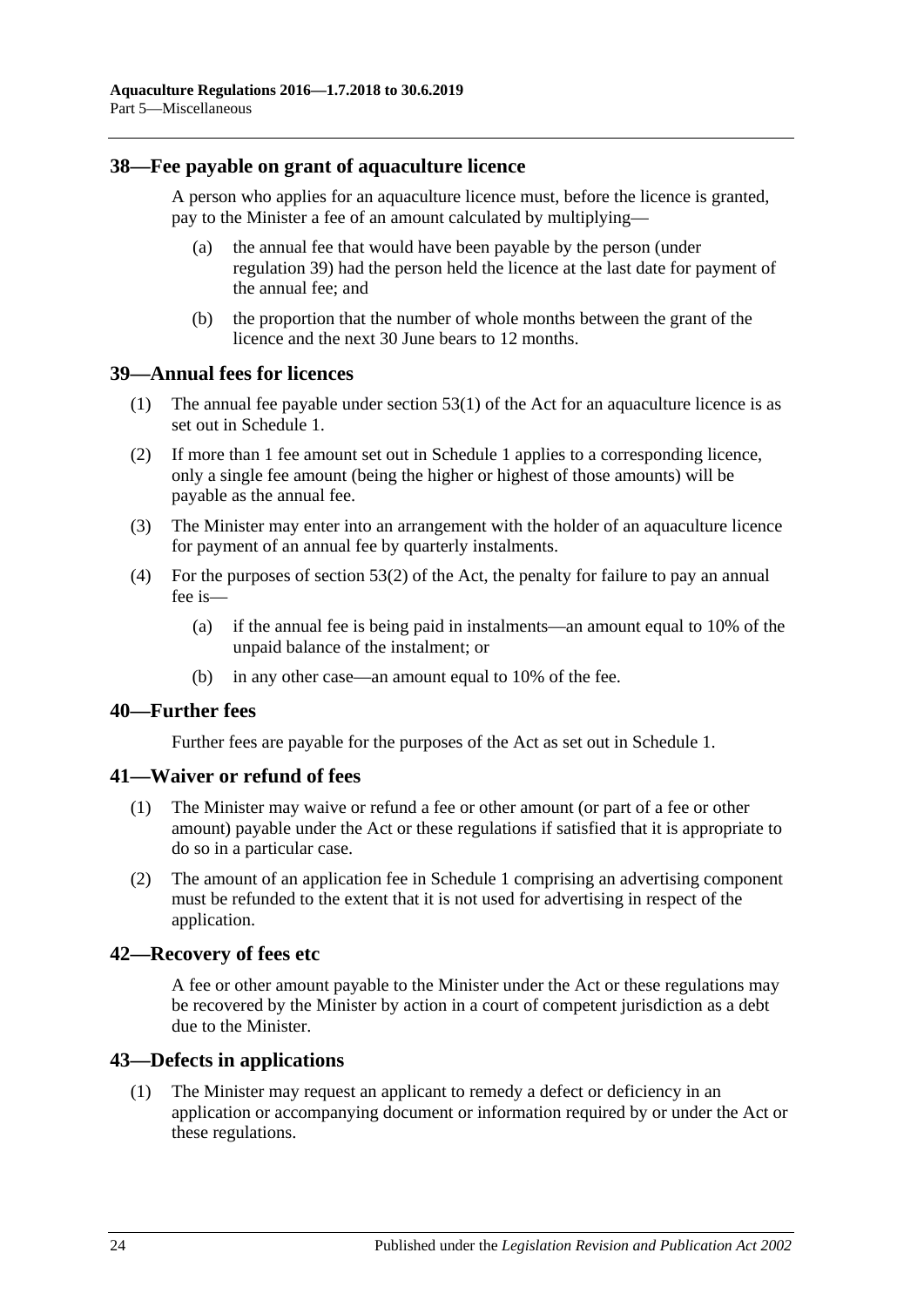- (2) The Minister may, in connection with an application under the Act or these regulations relating to a lease or licence (other than an application for the grant of a lease or licence), request the applicant—
	- (a) to pay any outstanding fee or other amount payable under the Act or these regulations by the applicant in respect of the lease or licence; or
	- (b) to provide any outstanding report, return or other information required to be provided under the Act or these regulations by the applicant in respect of the lease or licence.
- (3) If an applicant in relation to whom a request has been made under this regulation fails to comply with the request within 3 months, the Minister may refuse the application.

#### <span id="page-24-0"></span>**44—Exemption from requirement for licence under section 17 of Act**

Section 17 of the Act does not apply to aquaculture carried on through the South Australian Research and Development Institute.

#### <span id="page-24-1"></span>**45—Exemption from requirement for ATAB to assess certain applications under section 36 of Act**

The Minister may determine that an application for a production lease and an accompanying application for a corresponding licence in relation to an aquaculture zone are exempt from the application of section  $36(1)$  and (2) of the Act if—

- (a) the class of aquaculture proposed to be carried on under the applications is the farming of prescribed wild caught tuna; and
- (b) the applicant already holds an aquaculture lease in that zone authorising the farming of prescribed wild caught tuna; and
- (c) the Minister considers it appropriate to do so in the circumstances.

## <span id="page-24-2"></span>**Schedule 1—Fees**

#### **Fees relating to aquaculture leases**

|   |                                                    |       | <b>Fees relating to aquaculture leases</b>                                                                                                     |         |  |
|---|----------------------------------------------------|-------|------------------------------------------------------------------------------------------------------------------------------------------------|---------|--|
| 1 |                                                    |       | Application fee for variation of an aquaculture lease or its conditions<br>(section $25A(5)$ of Act)—                                          |         |  |
|   | for a variation consisting of or involving—<br>(a) |       |                                                                                                                                                |         |  |
|   |                                                    | (i)   | the substitution of the lease area (within or outside of an<br>aquaculture zone) where at least 80% of the lease area will remain<br>the same— |         |  |
|   |                                                    | (A)   | if the corresponding licence relating to the lease authorises the<br>farming of prescribed wild caught tuna                                    | \$2448  |  |
|   |                                                    | (B)   | in any other case                                                                                                                              | \$3 257 |  |
|   |                                                    | (ii)  | the substitution of the lease area within an aquaculture zone (other<br>than a variation of a kind referred to in subparagraph $(i)$ —         |         |  |
|   |                                                    | (A)   | if the farming of prescribed wild caught tuna is a permitted<br>class of aquaculture in the zone                                               | \$2 834 |  |
|   |                                                    | (B)   | in any other case                                                                                                                              | \$4 043 |  |
|   |                                                    | (iii) | the substitution of the lease area outside of an aquaculture zone<br>(other than a variation of a kind referred to in subparagraph (i))        | \$4848  |  |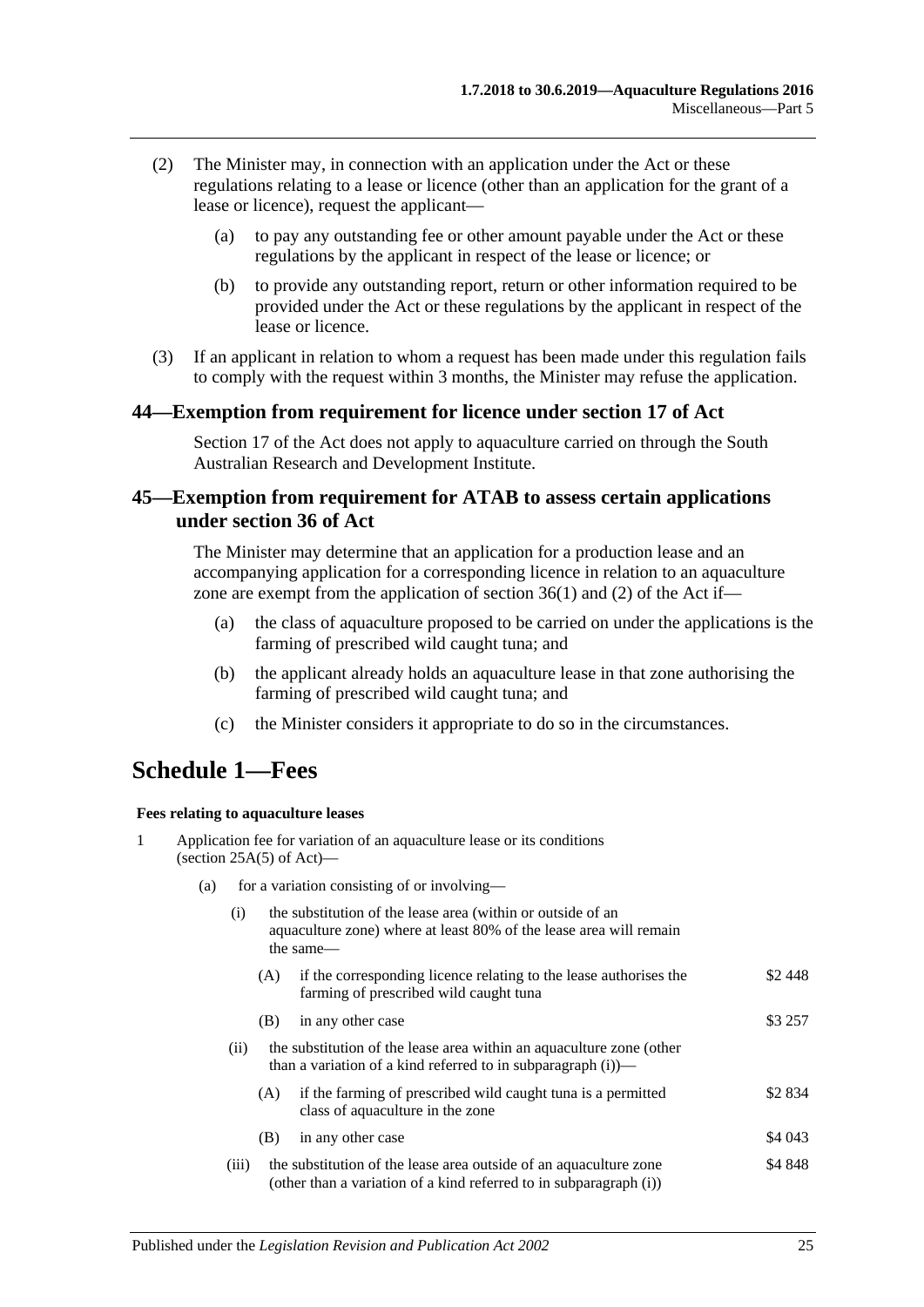|   | (b)                                                                                                               | for a variation of any other kind                                                                                           | \$856     |  |
|---|-------------------------------------------------------------------------------------------------------------------|-----------------------------------------------------------------------------------------------------------------------------|-----------|--|
| 2 | Application fee for consent to transfer a production lease (section 39(2) of Act)—                                |                                                                                                                             |           |  |
|   | (a)                                                                                                               | for the transfer of 1 lease                                                                                                 |           |  |
|   | (b)                                                                                                               | for the transfer of each additional lease if the parties involved in the<br>transfer are the same as for the first transfer | \$635     |  |
| 3 |                                                                                                                   | Application fee for division of a production lease area into separate lease areas<br>\$1 047<br>(regulation 32)             |           |  |
| 4 |                                                                                                                   | Application fee for amalgamation of 2 or more production lease areas into a single<br>lease area (regulation 33)            |           |  |
|   |                                                                                                                   | Fees relating to aquaculture licences                                                                                       |           |  |
| 5 | Application fee for a corresponding licence (section 22(2d) of Act)—                                              |                                                                                                                             |           |  |
|   | (a)                                                                                                               | in the case of a corresponding licence authorising activities other than<br>research within an aquaculture zone-            |           |  |
|   |                                                                                                                   | administrative component<br>(i)                                                                                             | \$2 465   |  |
|   |                                                                                                                   | advertising component<br>(ii)                                                                                               | \$1 544   |  |
|   | (b)                                                                                                               | in the case of a corresponding licence authorising research within an<br>aquaculture zone-                                  |           |  |
|   |                                                                                                                   | (i)<br>administrative component                                                                                             | \$3794    |  |
|   |                                                                                                                   | advertising component<br>(ii)                                                                                               | \$1 544   |  |
|   | (c)                                                                                                               | in the case of any corresponding licence outside of an aquaculture<br>$zone-$                                               |           |  |
|   |                                                                                                                   | administrative component<br>(i)                                                                                             | \$3794    |  |
|   |                                                                                                                   | advertising component<br>(ii)                                                                                               | \$1 544   |  |
| 6 | $Act)$ —                                                                                                          | Application fee for a licence other than a corresponding licence (section 49 of                                             |           |  |
|   | (a)                                                                                                               | for a category A licence—                                                                                                   |           |  |
|   |                                                                                                                   | (i)<br>administrative component                                                                                             | \$2 750   |  |
|   |                                                                                                                   | (ii)<br>advertising component                                                                                               | \$1 544   |  |
|   | (b)                                                                                                               | for a category B licence—                                                                                                   |           |  |
|   |                                                                                                                   | administrative component<br>(i)                                                                                             | \$2 750   |  |
|   |                                                                                                                   | (ii)<br>advertising component                                                                                               | \$1 544   |  |
|   | (c)                                                                                                               | for a category C licence—                                                                                                   |           |  |
|   |                                                                                                                   | (i)<br>administrative component                                                                                             | \$4 3 3 5 |  |
|   |                                                                                                                   | (ii)<br>advertising component                                                                                               | \$1 544   |  |
|   | (d)                                                                                                               | for a category D licence—                                                                                                   |           |  |
|   |                                                                                                                   | administrative component<br>(i)                                                                                             | \$4 3 3 5 |  |
|   |                                                                                                                   | (ii)<br>advertising component                                                                                               | \$1544    |  |
| 7 | Application fee for renewal of an aquaculture licence other than a corresponding<br>licence (section 50A of Act)- |                                                                                                                             |           |  |
|   | (a)                                                                                                               | for the renewal of 1 licence                                                                                                | \$747     |  |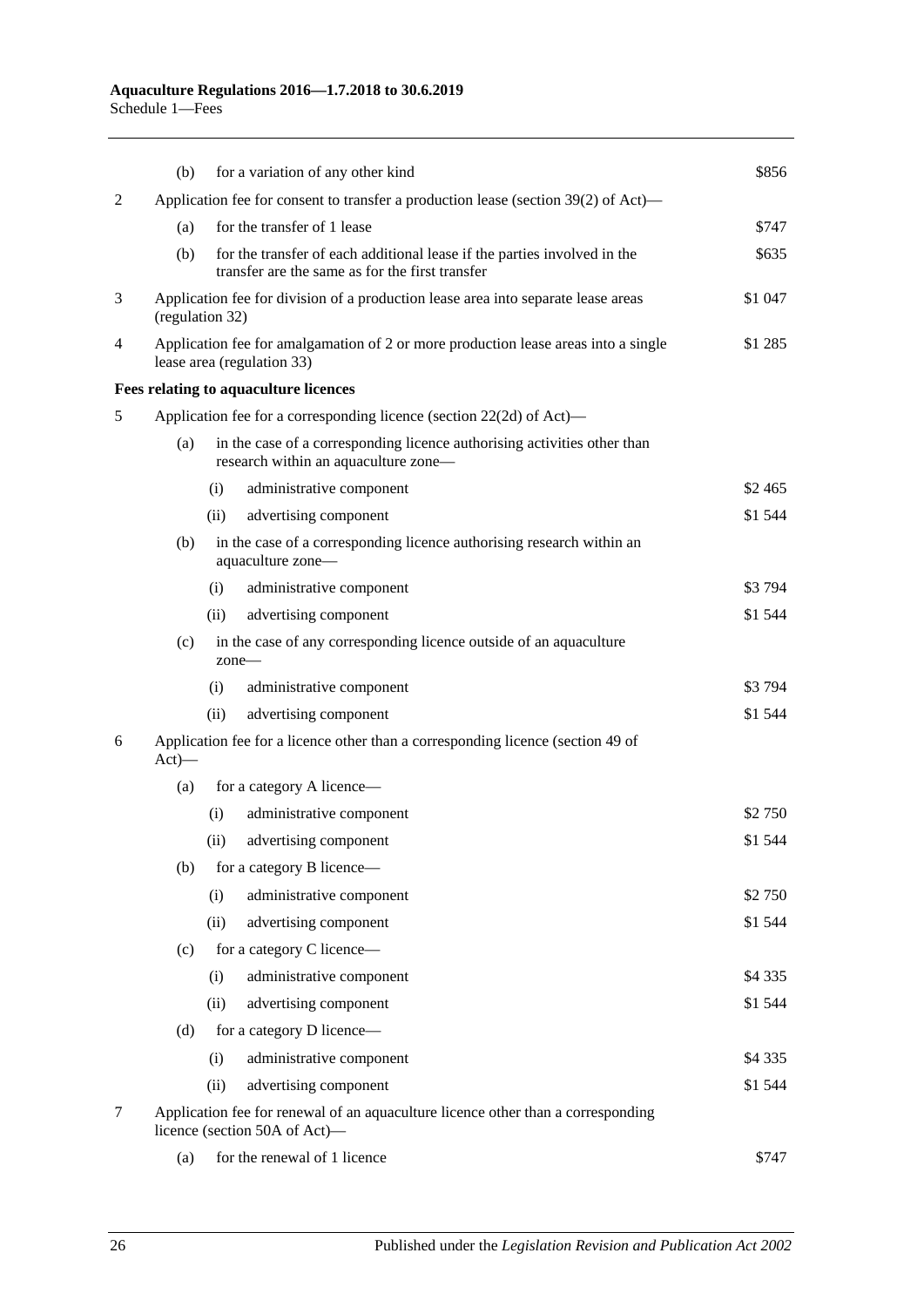|    | (b)                                                                                                                                                         |       | for the renewal of each additional licence if the parties to the licence are<br>the same as for the first renewal                                           | \$679    |  |
|----|-------------------------------------------------------------------------------------------------------------------------------------------------------------|-------|-------------------------------------------------------------------------------------------------------------------------------------------------------------|----------|--|
|    | Note-                                                                                                                                                       |       |                                                                                                                                                             |          |  |
|    |                                                                                                                                                             |       | A corresponding licence is, under section 22(2b) of the Act, renewed on<br>the renewal of the relevant lease without the requirement for an<br>application. |          |  |
| 8  | Application fee for variation of conditions of an aquaculture licence (section 52(6)<br>of Act)-                                                            |       |                                                                                                                                                             |          |  |
|    | (a)                                                                                                                                                         |       | in the case of a corresponding licence—                                                                                                                     |          |  |
|    |                                                                                                                                                             | (i)   | for a simple variation                                                                                                                                      | \$1 515  |  |
|    |                                                                                                                                                             | (ii)  | for a standard variation                                                                                                                                    | \$2 003  |  |
|    |                                                                                                                                                             | (iii) | for a complex variation                                                                                                                                     | \$3794   |  |
|    | (b)                                                                                                                                                         |       | in the case of a licence other than a corresponding licence-                                                                                                |          |  |
|    |                                                                                                                                                             | (i)   | for a simple variation                                                                                                                                      | \$664    |  |
|    |                                                                                                                                                             | (ii)  | for a standard variation                                                                                                                                    | \$779    |  |
|    |                                                                                                                                                             | (iii) | for a complex variation                                                                                                                                     | \$1992   |  |
| 9  | Application fee for consent to transfer an aquaculture licence (section 55(4) of<br>$Act)$ —                                                                |       |                                                                                                                                                             |          |  |
|    | (a)                                                                                                                                                         |       | in the case of a corresponding licence—                                                                                                                     |          |  |
|    |                                                                                                                                                             | (i)   | for the transfer of 1 licence                                                                                                                               | \$747    |  |
|    |                                                                                                                                                             | (ii)  | for the transfer of each additional licence if the parties involved in<br>the transfer are the same as for the first transfer                               | \$635    |  |
|    | (b)                                                                                                                                                         |       | in the case of a licence other than a corresponding licence—                                                                                                |          |  |
|    |                                                                                                                                                             | (i)   | for the transfer of 1 licence                                                                                                                               | \$747    |  |
|    |                                                                                                                                                             | (ii)  | for the transfer of each additional licence if the parties involved in<br>the transfer are the same as for the first transfer                               | \$635    |  |
| 10 | Application fee for consent to surrender an aquaculture licence other than a<br>corresponding licence (section $56(3)(c)$ of Act)                           |       | \$585                                                                                                                                                       |          |  |
| 11 | Application fee for exemption from environmental reporting requirements<br>(regulation 31)                                                                  |       | \$148                                                                                                                                                       |          |  |
| 12 | Application fee for division of a licence area into separate licence areas<br>(regulation 34)                                                               |       | \$1 007                                                                                                                                                     |          |  |
| 13 | Application fee for amalgamation of 2 or more licence areas into a single licence<br>area (regulation 35)                                                   |       | \$1 285                                                                                                                                                     |          |  |
| 14 | Annual fee for a corresponding licence (section $53(1)$ of Act) for the financial<br>year commencing on 1 July 2018 and for each subsequent financial year— |       |                                                                                                                                                             |          |  |
|    | (a)                                                                                                                                                         |       | for an aquaculture licence to farm prescribed wild caught tuna                                                                                              | \$16 624 |  |
|    | (b)                                                                                                                                                         |       | for an aquaculture licence to farm finfish other than prescribed wild<br>caught tuna                                                                        | \$7 691  |  |
|    | (c)                                                                                                                                                         |       | for an aquaculture licence to farm abalone in a subtidal area                                                                                               | \$8 027  |  |
|    | (d)                                                                                                                                                         |       | for an aquaculture licence to farm mussels in a subtidal area                                                                                               | \$1 154  |  |
|    | (e)                                                                                                                                                         |       | for an aquaculture licence to farm molluscs (other than abalone, mussels<br>and oysters) in a subtidal area                                                 | \$2 203  |  |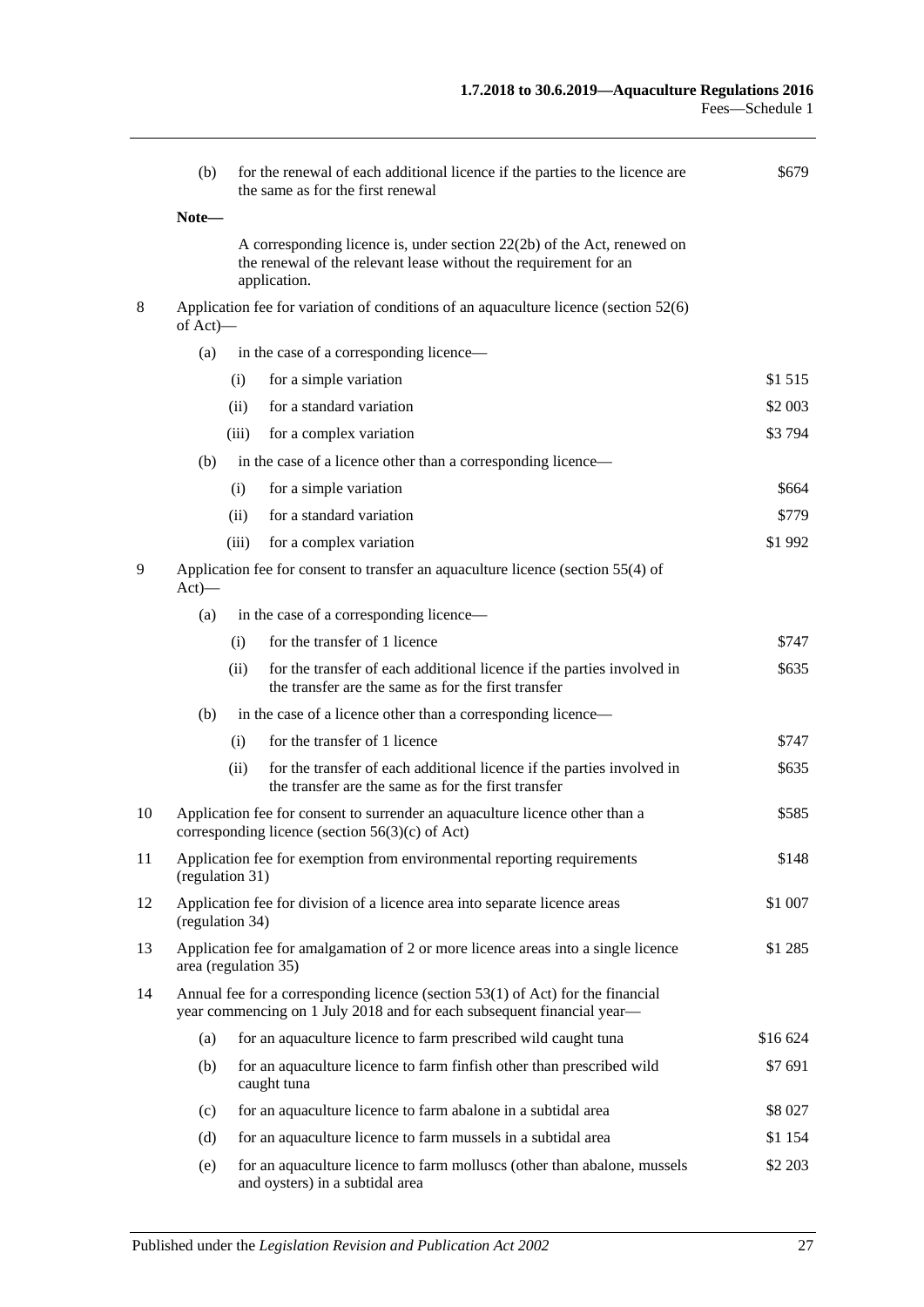|    | (f)                                                                                                                                                                               | for an aquaculture licence to farm molluscs (including abalone, but not<br>including oysters) in an intertidal area | \$2 165   |
|----|-----------------------------------------------------------------------------------------------------------------------------------------------------------------------------------|---------------------------------------------------------------------------------------------------------------------|-----------|
|    | (g)                                                                                                                                                                               | for an aquaculture licence to farm oysters in an intertidal area                                                    | nil       |
|    | (h)                                                                                                                                                                               | for an aquaculture licence to farm algae                                                                            | \$2 009   |
|    | (i)                                                                                                                                                                               | for an aquaculture licence authorising the storage of sea cages                                                     | \$2 009   |
|    | (j)                                                                                                                                                                               | for an aquaculture licence for tourism purposes                                                                     | \$2 009   |
| 15 | Annual fee for a licence other than a corresponding licence (section 53(1) of Act)<br>for the financial year commencing on 1 July 2018 and for each subsequent<br>financial year— |                                                                                                                     |           |
|    | (a)                                                                                                                                                                               | for a category A licence                                                                                            | \$555     |
|    | (b)                                                                                                                                                                               | for a category B licence                                                                                            | \$1 160   |
|    | (c)                                                                                                                                                                               | for a category C licence                                                                                            | \$2 782   |
|    | (d)                                                                                                                                                                               | for a category D licence                                                                                            | \$5 5 5 3 |
|    | <b>Miscellaneous fees</b>                                                                                                                                                         |                                                                                                                     |           |
| 16 | Application fee for a notation on the register that a specified person has an interest<br>\$192<br>in a lease or licence (section $80(2a)$ of Act)                                |                                                                                                                     |           |

# <span id="page-27-0"></span>**Schedule 2—Revocation and transitional provisions Part 1—Revocation of** *Aquaculture Regulations 2005*

### <span id="page-27-1"></span>**1—Revocation of** *Aquaculture Regulations 2005*

The *[Aquaculture Regulations](http://www.legislation.sa.gov.au/index.aspx?action=legref&type=subordleg&legtitle=Aquaculture%20Regulations%202005) 2005* are revoked.

## **Part 2—Transitional provisions**

### <span id="page-27-2"></span>**2—Interpretation**

In this Part—

*revoked regulations* means the *[Aquaculture Regulations](http://www.legislation.sa.gov.au/index.aspx?action=legref&type=subordleg&legtitle=Aquaculture%20Regulations%202005) 2005* revoked under Part 1.

### <span id="page-27-3"></span>**3—Use of chemical substances**

An approval of the Minister obtained by a licensee to use a substance in a particular way and in force under regulation  $10(1)(b)$  of the revoked regulations immediately before the commencement of this clause will be taken to continue, on and from that commencement, as an approval under [regulation](#page-5-6)  $10(1)(b)$  of these regulations in relation to the use of that substance by the licensee.

### <span id="page-27-4"></span>**4—Aquaculture strategies**

(1) Subject to [subclause](#page-28-4) (2), if a licensee had a strategy approved by the Minister and in place under regulation 19 of the revoked regulations immediately before the commencement of this clause, the strategy will be taken to continue for the licensee, on and from that commencement, as an individual aquaculture strategy under [Part](#page-10-3) 3 Division [2 Subdivision](#page-10-3) 2 of these regulations.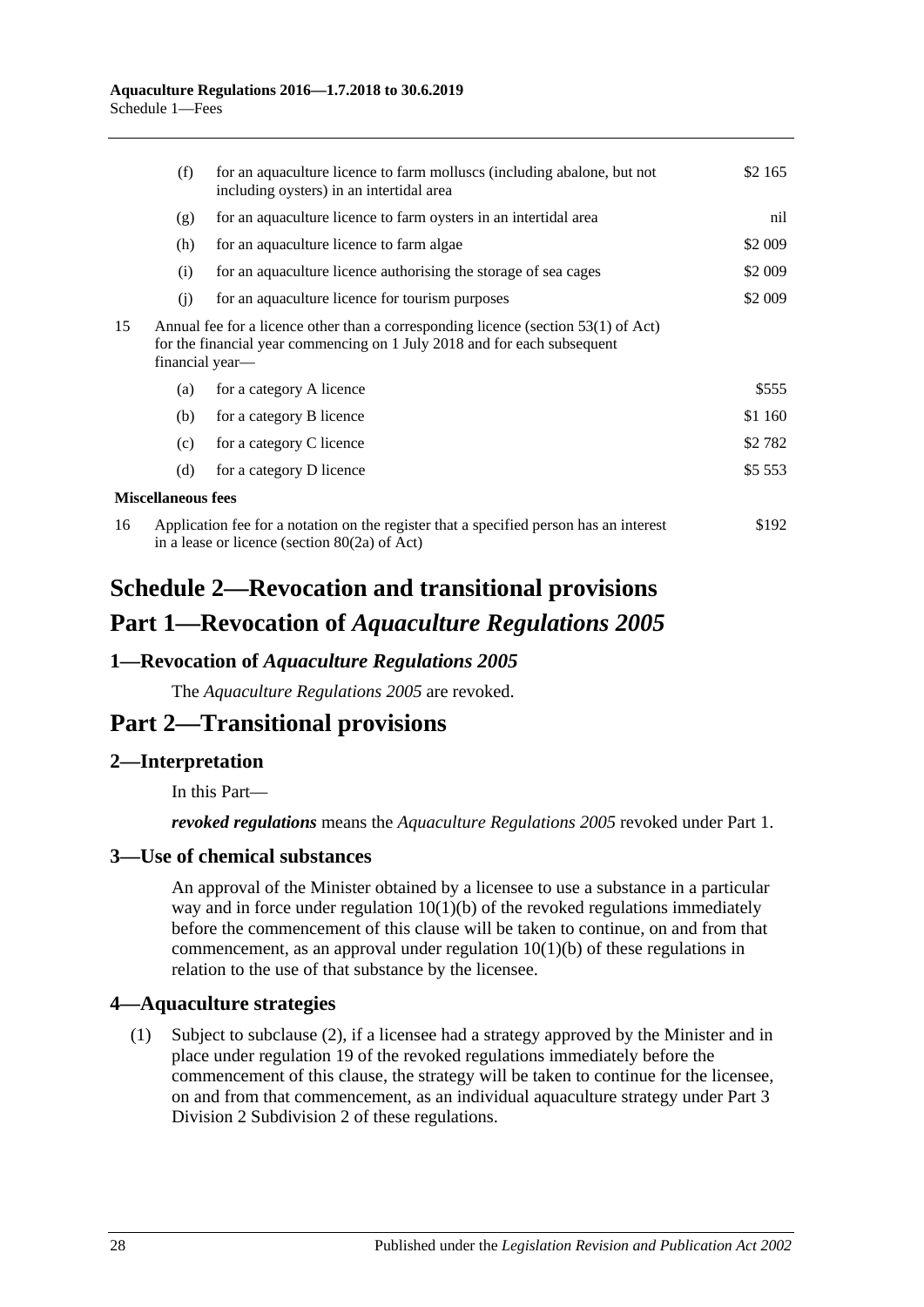<span id="page-28-4"></span>(2) If, on the commencement of this clause, a sector-based aquaculture strategy is in place for the industry sector to which the licensee belongs, the licensee will be taken to have adopted that strategy on that commencement.

#### <span id="page-28-0"></span>**5—Farming structures**

An approval by the Minister obtained by a licensee of a unit to sea floor distance and in force under regulation  $17(1)(d)$  of the revoked regulations immediately before the commencement of this clause will be taken to continue, on and from that commencement, as an approval under [regulation](#page-14-4) 25(d) of these regulations in relation to that matter and that licensee.

#### <span id="page-28-1"></span>**6—Amalgamation of production lease areas**

An approval of the Minister obtained in relation to the number of corners of a substituted lease area and in force under regulation 30(2)(h) of the revoked regulations immediately before the commencement of this clause will be taken to continue, on and from that commencement, as an approval under [regulation](#page-19-1) 33(2)(h) of these regulations in relation to that matter and that lease holder.

#### <span id="page-28-2"></span>**7—Classifications of licences and variations of licences to continue**

A classification by the Minister of a licence, or variation of a licence, under regulation 34 of the revoked regulations, will be taken to continue, on and from that commencement, as a classification of a licence, or variation of a licence, under [regulation](#page-22-1) 37 of these regulations.

## <span id="page-28-3"></span>**8—Preserved provisions to continue for licences pending classification**

If a licence in force immediately before the commencement of these regulations is not, on that commencement, classified as a category A, category B, category C or category D licence under [regulation](#page-22-1) 37 of these regulations, the revoked regulations as in force on 21 July 2015 will continue to apply in relation to the licence until such time as the licence is so classified under these regulations.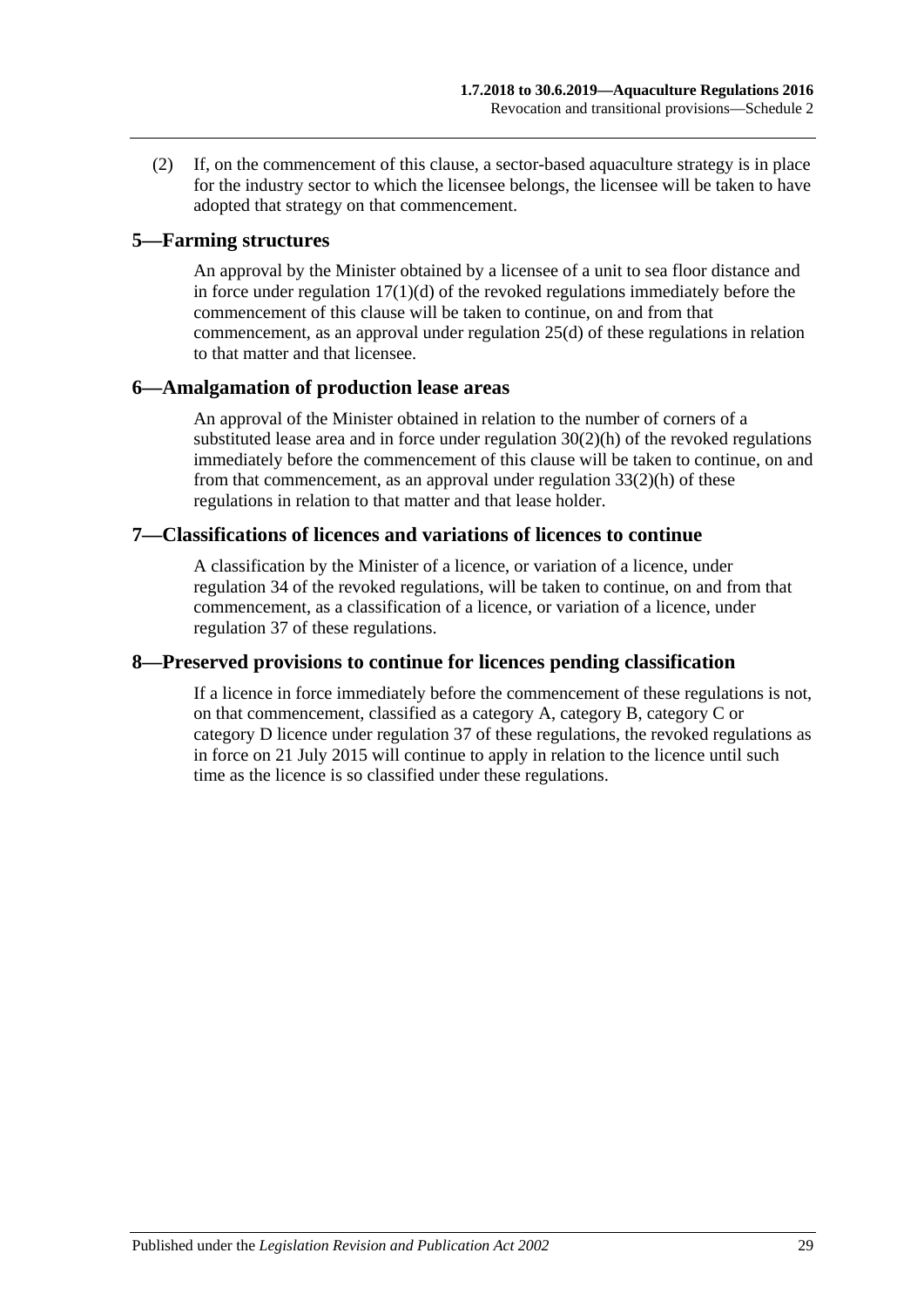# <span id="page-29-0"></span>**Legislative history**

## **Notes**

- Variations of this version that are uncommenced are not incorporated into the text.
- Please note—References in the legislation to other legislation or instruments or to titles of bodies or offices are not automatically updated as part of the program for the revision and publication of legislation and therefore may be obsolete.
- Earlier versions of these regulations (historical versions) are listed at the end of the legislative history.
- For further information relating to the Act and subordinate legislation made under the Act see the Index of South Australian Statutes or www.legislation.sa.gov.au.

## **Legislation revoked by principal regulations**

The *Aquaculture Regulations 2016* revoked the following:

*Aquaculture Regulations 2005*

## **Principal regulations and variations**

New entries appear in bold.

| Year No  | Reference               | Commencement                             |
|----------|-------------------------|------------------------------------------|
| 2016 180 | Gazette 7.7.2016 p2873  | $7.7.2016$ : r 2                         |
| 2017 85  | Gazette 14.6.2017 p2145 | $1.7.2017$ : r 2                         |
| 2017 87  | Gazette 22.6.2017 p2227 | $1.7.2017$ : r 2                         |
| 2017 219 | Gazette 8.8.2017 p3158  | $8.12.2017$ : r 2                        |
| 2017 302 | Gazette 7.11.2017 p4521 | $1.7.2018:$ r 2                          |
| 2018 168 | Gazette 21.6.2018 p2468 | 1.7.2018—immediately after 302/2017: r 2 |
| 2019 55  | Gazette 23.5.2019 p1409 | $1.7.2019$ : r 2                         |

## **Provisions varied**

New entries appear in bold.

Entries that relate to provisions that have been deleted appear in italics.

| Provision           | How varied                                                            | Commencement |
|---------------------|-----------------------------------------------------------------------|--------------|
| Pt1                 |                                                                       |              |
| r <sub>2</sub>      | omitted under Legislation Revision and<br><b>Publication Act 2002</b> | 1.7.2017     |
| Pt 2                |                                                                       |              |
| $r$ 4B              | inserted by $87/2017$ r 4                                             | 1.7.2017     |
| $Pt\,5$             |                                                                       |              |
| r 39                |                                                                       |              |
| $r \frac{39(4)}{2}$ | substituted by $87/2017$ r 5                                          | 1.7.2017     |
| r <sub>45</sub>     | inserted by $219/2017$ r 4                                            | 8.12.2017    |